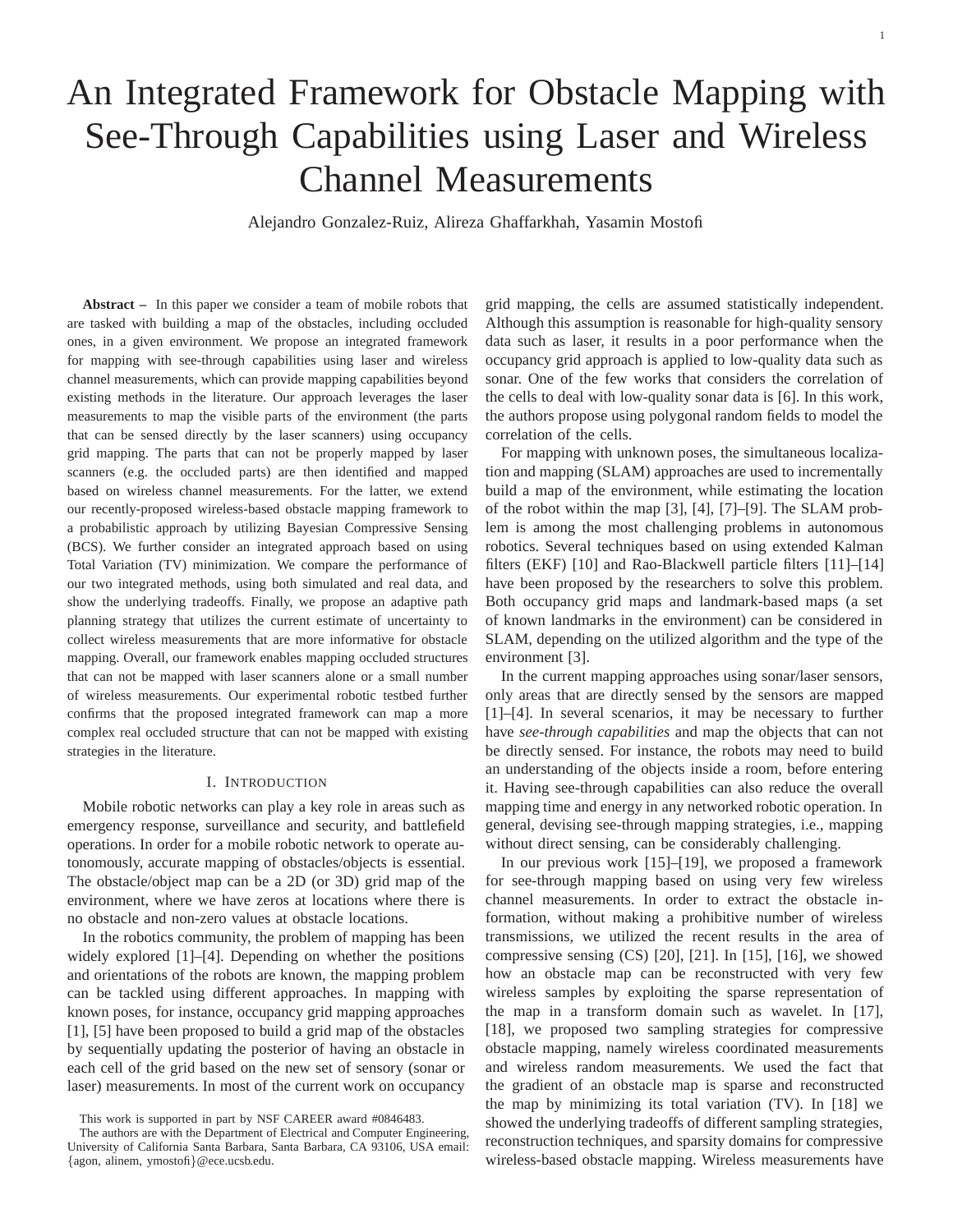also been utilized for detection and tracking of moving objects [22], [23].

In our past work, we showed the performance of our wirelessbased obstacle mapping in reconstructing simple occluded structures [16]–[19]. In general, however, obstacle mapping of more complicated structures, solely based on wireless measurements, is extremely challenging due to all the propagation phenomena. Obstacle mapping based on laser scanner data, on the other hand, can typically detect the visible objects with a good accuracy but has no see-through capability.

The main goal of this paper is then to develop an integrated framework that keeps the benefits of both laser-based (or sonarbased) and wireless-based mapping approaches for the reconstruction of more complex occluded structures. Our proposed approach integrates occupancy grid mapping with compressive sensing to fuse the laser and wireless channel measurements. In order to do so, we utilize some of the recent results in the area of probabilistic compressive sensing, i.e. Bayesian Compressive Sensing (BCS) [24], [25]. The goal of Bayesian Compressive Sensing (BCS) is to reconstruct the signal by using a prior probability distribution that preserves the sparsity [26]. A valuable property of the BCS approach is that it also provides a posterior belief of the signal of interest (an estimated variance). Therefore, it is possible to calculate a measure of uncertainty for the estimation of each cell, which is not possible using traditional CS methods. This property of BCS makes it a potential candidate for probabilistic obstacle mapping, as it is more informative in general or can specifically be used for online adaptive data collection. However, the applicability of BCS approach for see-through mapping of real obstacles, based on wireless measurements, has not been studied before. Therefore, we first develop an integrated grid mapping and BCS-based approach for mapping of occluded structures.

We further show how the estimated variance of the BCS approach can be utilized to devise adaptive online data collection strategies that guide the robots to make wireless measurements at positions that minimize the uncertainty of the estimated map. For the sake of completion, we also show how to integrate occupancy grid mapping with the existing TV-based wireless mapping approach of [18]. Along this line, we compare the performance of our BCS-based and TV-based integrated approaches and shed light on the underlying tradeoffs. We shall see that the BCS-based mapping approach relies on an initial estimation of the underlying model parameters, which requires some form of a priori measurements and can be prone to error propagation. On the other hand, having an assessment of uncertainty can be useful for several applications. Thus, it is worth studying both BCS-based and TV-based integrated approaches since a given scenario may favor one over the other.

We next briefly summarize the main contributions of this paper:

1) We propose an integrated occupancy grid and wirelessbased CS approach for see-through obstacle mapping. We show that our integrated framework can map occluded structures that can not be mapped solely based on either approaches. More specifically, we show how both BCS and TV minimization can be integrated with occupancy grid mapping and shed light on the underlying tradeoffs using both simulated and real data that is collected with

our robotic platforms. Our results indicate that our integrated TV-based approach works better when coordinated wireless measurements can be gathered while BCS-based approach has an advantage with random (unstructured) measurements. Unstructured measurements may be the only option in several scenarios due to environmental constraints.

- 2) We devise an adaptive path planning and data collection framework that uses the current estimate of uncertainty to improve the see-through performance of our integrated framework.
- 3) We implement the proposed approach on our robotic platforms. The main experimental result of the paper (Fig. 13), for instance, shows how our proposed approach can map structures that can not be mapped with any of the existing approaches in the literature.

The rest of the paper is organized as follows. In Section II, we introduce our system model. In Section III, we provide a brief summary of the occupancy grid mapping. The occupancy grid mapping is then integrated with BCS in Section IV and with TV minimization in Section V. We discuss the underlying tradeoffs of different sampling strategies using BCS and TV minimization in Section VI. Our adaptive path planning and data collection strategy is then introduced in Section VII. We present our experimental results in Section VIII and conclude in Section IX.

#### II. SYSTEM MODEL

Consider the case that a workspace  $W \subset \mathbb{R}^2$  needs to be mapped by a team of  $m$  mobile robots.<sup>1</sup> We discretize  $W$  into  $n$  small non-overlapping cells. The map of the workspace then refers to a binary vector  $x = [x_1, \cdots, x_n]^T$ , where  $x_k = 1$  if there is an obstacle in the k<sup>th</sup> cell in the workspace, and  $x_k = 0$ otherwise. In this paper, we consider building a 2D map of the obstacles. This means that for real 3D structures, we reconstruct a horizontal cut of them.

Each mobile robot is equipped with a laser scanner, a wireless communication device (e.g. a IEEE 802.11 WLAN card) and a directional antenna. The robots collect two sets of measurements: laser measurements and wireless channel measurements, i.e. the received signal strength indicator (RSSI) between different pairs of robots. For the purpose of making pair-wise channel measurements, for each pair of TX-RX robots, the receiving robot measures the received signal strength (RSSI value) from the transmission of the transmitting robot. A schematic of the mapping scenario considered in this paper is shown in Fig. 1.

Note that the trajectories of the robots when taking the laser measurements may not be the same as their trajectories when taking the wireless channel measurements. In other words, the laser and wireless channel measurements could be available from two different sets of trajectories for the robots.

<sup>&</sup>lt;sup>1</sup>Although for our experiments we use only two mobile robots, the proposed mapping framework of this paper is applicable to more than two robots. We, therefore, introduce our framework for a team of  $m$  robots that cooperate to map the workspace. However, we assume that measurement collection is coordinated (or is done serially) such that different transmissions are not interfering with each other.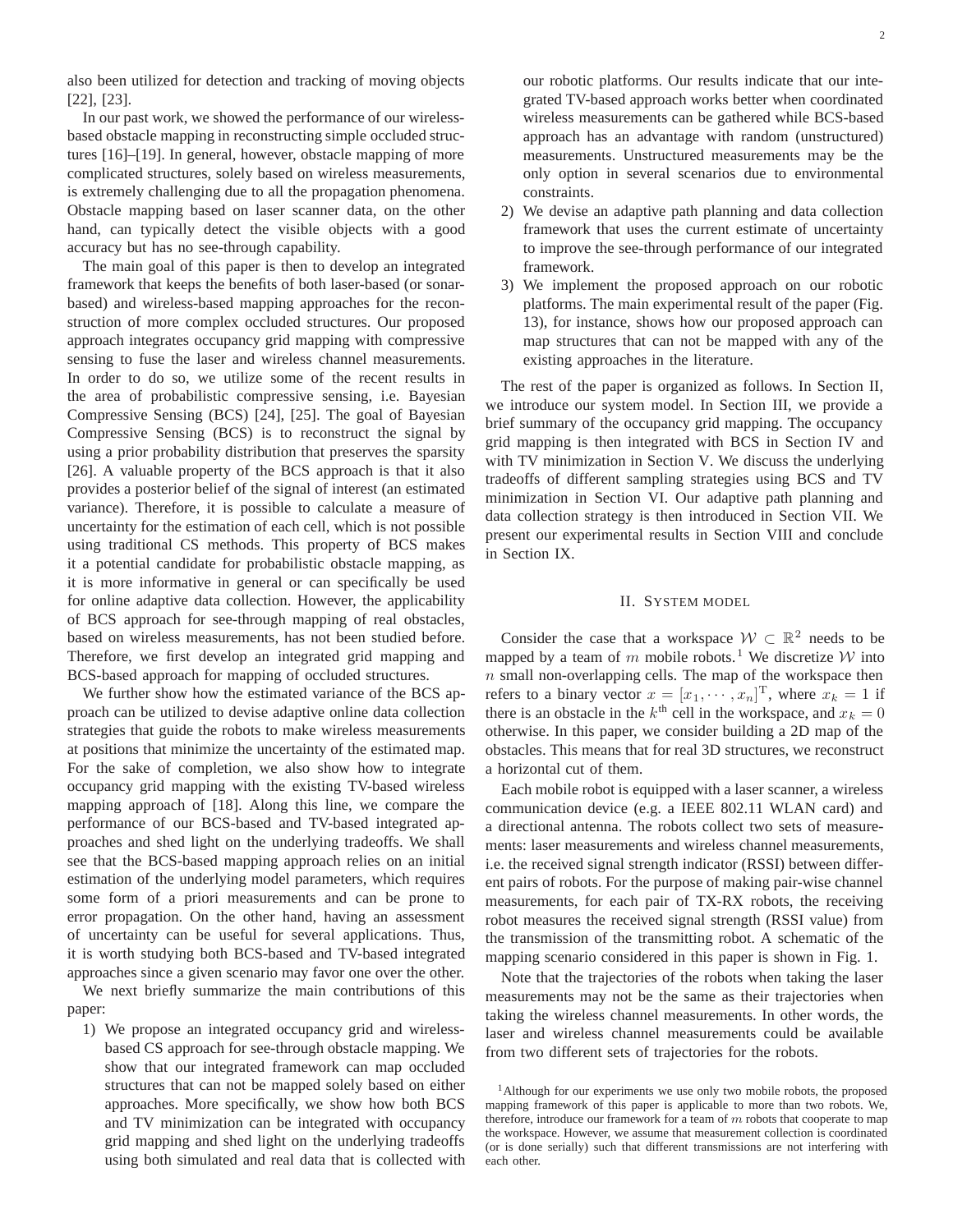

Fig. 1. Schematic of the proposed integrated mapping scenario using laser and wireless channel measurements.

#### *A. Laser Measurement Model*

Let  $z_{i,t}$  denote the laser measurement of the i<sup>th</sup> mobile robot at time step  $t^2$ . Furthermore, let  $q_{i,t} = (\xi_{i,t}, \theta_{i,t})$ , for  $\xi_{i,t} \in$ W and  $\theta_{i,t} \in (-\pi, \pi]$ , represent the position and orientation of the  $i<sup>th</sup>$  mobile robot at time step t when taking the laser measurement. We show by  $z_t$  and  $q_t$  the stacked vectors of  $z_{i,t}$ and  $q_{i,t}$  of all the robots at time t, respectively. The stacked vectors of  $z_t$  and  $q_t$  from time step 1 to time step t are also shown by  $z_{1:t}$  and  $q_{1:t}$ , respectively.

By the laser measurement model, we mean the probabilistic model that relates  $z_{i,t}$  and  $q_{i,t}$  to the map x at any time t. In the robotics literature, this model is generally found empirically and is given in two different ways. The *forward* measurement model for laser scanners gives  $p(z_{i,t}|x, q_{i,t})$ , i.e., the probability density function (pdf) of  $z_{i,t}$  conditioned on x and  $q_{i,t}$  [1]. The *reverse* measurement model, on the other hand, gives  $p(x_k|z_{i,t}, q_{i,t})$ , i.e., the probability of the presence or absence of an obstacle in the  $k^{\text{th}}$  cell conditioned on  $z_{i,t}$  and  $q_{i,t}$ [1]. The probability  $p(x|z_{i,t}, q_{i,t})$  is then calculated assuming independent  $x_k$ :  $p(x|z_{i,t}, q_{i,t}) = \prod_{k=1}^{n} p(x_k|z_{i,t}, q_{i,t}).$ 

In Section III, we summarize how the forward or reverse measurement models can be used to calculate the map posterior probability, i.e., the posterior probability of having an obstacle in each cell, at any time  $t$ . The map posterior can then be used to find the cells that have not been scanned efficiently by the onboard laser scanners of the robots up to time  $t$ . After using all the collected laser measurements of the robots,  $x_k$  for such cells are estimated based on the wireless channel measurements in our proposed integrated framework. In this framework, we integrate occupancy grid mapping with Bayesian compressive sensing (BCS) and TV minimization to map the parts of the map that could not be seen by the laser scanners of the robots. These two methods are explained in Sections IV and V, respectively.

#### *B. Wireless Channel Measurement Model*

In addition to the laser measurements, the robots also take a set of wireless channel measurements. These measurements can be collected while the robots take the laser measurements or after taking the laser measurements along a different set of trajectories. Let  $y_{i,j,t}$  denote the RSSI measurement between the  $i<sup>th</sup>$  robot as the transmitter (TX) and the  $j<sup>th</sup>$  one as the receiver (RX) at time  $t<sup>3</sup>$  In the wireless communication literature, it is well established that  $y_{i,j,t}$  can be characterized by a nonstationary stochastic process with three dynamics: *path loss*, *shadowing* and *multipath fading*. Path loss refers to the distancedependent power fall-off. Shadowing or shadow fading is due to blockage of the transmitted signal by the obstacles and, therefore, contains implicit information of the obstacles along the communication path. Multipath fading is caused by multiple replicas of the transmitted signal that reach the antenna of the RX robot with different delays and phases [27]. We then have the following for  $y_{i,j,t}$ , in the dB domain [27], [28]:

$$
y_{i,j,t} = K_{i,j} - 10 \eta_{i,j} \log_{10} \left( \left\| \xi_{i,t} - \xi_{j,t} \right\| \right) - \underbrace{\phi^{\mathrm{T}}(\xi_{i,t}, \xi_{j,t}) \alpha}_{\text{shadowing}} + \underbrace{\omega_{i,j,t}}_{\text{multipath fading}}, \tag{1}
$$

where  $K_{i,j}$  and  $\eta_{i,j}$  are the path loss coefficients for the channel between robots i and j. For the shadowing term, the vector  $\alpha$ contains the exponential decay coefficients of the wireless signal at each cell. For each cell k, we have  $\alpha_k = 0$  if  $x_k = 0$ , and  $\alpha_k > 0$  otherwise. The k<sup>th</sup> element of vector  $\phi(\xi_{i,t}, \xi_{j,t})$  is the distance that the line segment between  $\xi_{i,t}$  and  $\xi_{j,t}$  travels across the  $k^{\text{th}}$  cell multiplied by  $\log_{10} e$  (see [18] for details). As can be seen, shadowing characterizes wireless signal attenuation as it goes through the obstacles along the transmission path and therefore contains implicit information about the objects along that line. Finally, the term  $\omega_{i,j,t}$  is a zero-mean random variable which captures the effects of multipath fading and other modeling errors.

In practice, the path loss parameters can be estimated through a few line-of-sight (LOS) transmissions in the same environment, as we have shown in [28], [29]. By subtracting the path loss terms from  $y_{i,j,t}$  in (1), stacking up all the centered (unbiased) wireless measurements with an arbitrary order, and flipping the sign, we get the following:

$$
\tilde{y} = \Phi \alpha + \omega,\tag{2}
$$

where  $\tilde{y}$  is the stacked vector of the centered RSSI values,  $\Phi$ is a matrix with its rows given by  $\phi$ <sup>T</sup>( $\xi_{i,t}$ ,  $\xi_{j,t}$ ), in the same order as the elements of  $\tilde{y}$ , and  $\omega$  is the vector of zero-mean random variables  $\omega_{i,j,t}$ . In order to use the BCS method for estimating the decay coefficients in Section IV, we furthermore assume that the elements of  $\omega$  are uncorrelated Gaussian random variables with the variance of  $\sigma_0^2$ . This implies that the pdf of  $\tilde{y}$  conditioned on  $\alpha$ , i.e.,  $p(\tilde{y}|\alpha)$ , can be characterized by a multi-variate zero-mean Gaussian pdf with covariance matrix  $\sigma_0^2 I_{n_w}$ , for  $I_{n_w}$  denoting the  $n_w$ -dimensional identity matrix and  $n_w$  representing the number of total wireless channel measurements. Note that distributions such as Nakagami or Rayleigh may better characterize  $\omega$  in non-dB domain [27]. However, [30] shows that a Gaussian distribution (in the dB domain) can also provide a good enough fit. We next assert this with our channel measurements in Fig. 2. In this experiment, we take the RSSI values of the wireless channel measurements between two robots (in the setup of Fig. 1) and subtract the

<sup>&</sup>lt;sup>2</sup>For a typical laser scanner (e.g. SICK LMS laser range finders),  $z_{i,t}$  is a vector of a fixed number of scalar range measurements.

<sup>&</sup>lt;sup>3</sup>Note that the wireless channel measurements may not be available from every pair  $(i, j)$ . In other words, only a subset of robots may be used for channel measurements.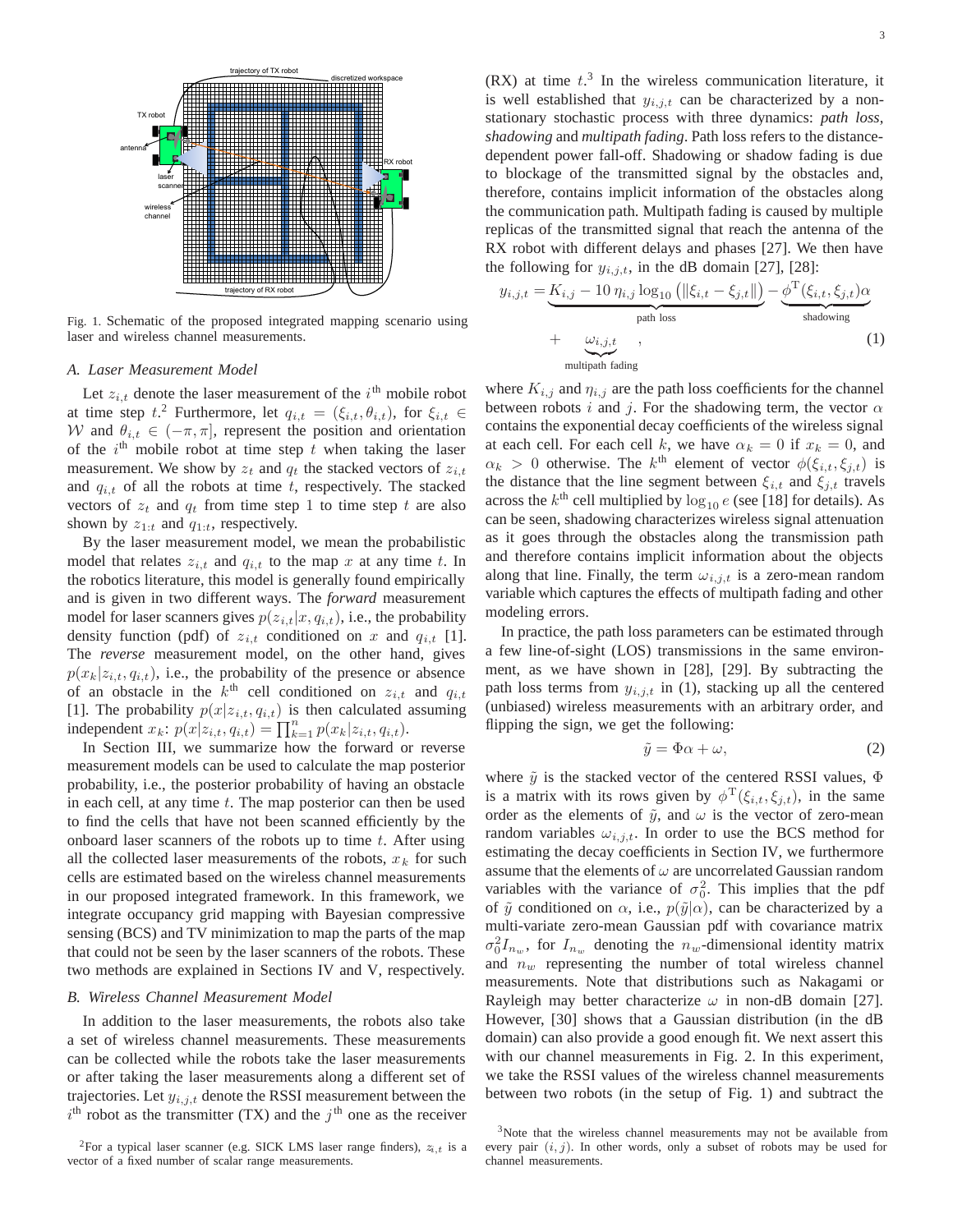ideal measurements (in dB) to obtain the noise component as follows:  $\omega = \tilde{y} - \Phi \alpha$ . Fig. 2 then shows the distribution of this noise, which confirms that a Gaussian distribution can provide a good enough fit. The mean and standard deviation of this best fit are  $\hat{\mu} = 0.22$  and  $\hat{\sigma}_0 = 10.25$ , respectively.



Fig. 2. The distribution of the noise  $(\omega)$  of Eq. 2 from our experimental data and the corresponding best Gaussian fit ( $\hat{\mu} = 0.22$  and  $\hat{\sigma}_0 =$ 10.25).

Note that vector  $\alpha$  is related to the binary vector x. It is, however, a real vector as opposed to a binary one, as it shows the decay coefficients of the cells that contain obstacles. In Sections IV and V, we show how to estimate  $\alpha$ , using BCS and TV minimization methods. Since the final goal is to estimate the binary vector x, the estimated  $\alpha$  is then passed through a hardlimiter, as we further elaborate in Sections IV and V.

## III. A BRIEF OVERVIEW OF OCCUPANCY GRID MAPPING USING LASER MEASUREMENTS

In the occupancy grid mapping, the goal is to calculate the map posterior probability, i.e., the probability of having an obstacle (or not) in any cell, conditioned on the laser and pose/odometry measurements. Depending on whether  $q_{1:t}$  is available, the map posterior is found using two approaches: *mapping with known poses* and *mapping with unknown poses using SLAM*. Next we briefly explain both approaches. More detailed explanations can be found in [1], [3], [4].

Assume that  $x_k$ , for  $k = 1, \dots, n$ , are probabilistically independent. Also, assume no prior knowledge on the existence of an obstacle in each cell, i.e.,  $p(x_k = 1) = p(x_k = 0) = \frac{1}{2}$ . In *mapping with known poses*, the map posterior of interest is  $p(x_k|z_{1:t}, q_{1:t})$ , which can be written as follows:

$$
p(x_k|z_{1:t}, q_{1:t}) = \frac{p(z_t|x_k, q_t)p(x_k|z_{1:t-1}, q_{1:t-1})}{p(z_t|z_{1:t-1}, q_{1:t})},
$$

$$
p(z_t|x_k, q_t) = \prod_{i=1}^m \frac{p(x_k|z_{i,t}, q_{i,t})p(z_{i,t}|q_{i,t})}{p(x_k)},
$$
(3)

which results in

$$
p(x_k|z_{1:t}, q_{1:t}) = \frac{\prod_{i=1}^m p(x_k|z_{i,t}, q_{i,t}) \prod_{i=1}^m p(z_{i,t}|q_{i,t})}{p(z_t|z_{1:t-1}, q_{1:t}) \prod_{i=1}^m p(x_k)} \times p(x_k|z_{1:t-1}, q_{1:t-1}).
$$
\n(4)

In *mapping with unknown poses* the positions and orientation of the mobile robots are not given and the map posterior is found using the SLAM algorithm. Given only the laser measurements and the odometry inputs of the robots, the map posterior of interest is  $p(x|z_{1:t}, u_{1:t-1})$  in this case, where  $u_{1:t-1}$  is the stacked vector of the odometry inputs of the robots up to time  $t-1$ . We next briefly summarize how  $p(x|z_{1:t}, u_{1:t-1})$  can be estimated using the well-known Rao-Blackwell particle filter (RBPF) for SLAM [3]. The RBPF for SLAM works based on the following factorization:

$$
p(x|z_{1:t}, u_{1:t-1})
$$
  
= 
$$
\int p(x|z_{1:t}, q_{1:t}) \underbrace{p(q_{1:t}|z_{1:t}, u_{1:t-1})}_{\text{mapping with known poses}} dq_{1:t}.
$$
 (5)

This integral is then approximated by the weighted sum of  $p(x|z_{1:t}, q_{1:t})$  for a number of potential trajectories of the robots. Based on the Markovian property for the dynamical model of the robots, the pdf  $p(q_{1:t}|z_{1:t}, u_{1:t-1})$  can be written as follows:

$$
p(q_{1:t}|z_{1:t}, u_{1:t-1})
$$
  
=  $p(q_t|q_{1:t-1}, z_{1:t}, u_{t-1})p(q_{1:t-1}|z_{1:t-1}, u_{1:t-2})$   
= 
$$
\frac{p(z_t|q_{1:t}, z_{1:t-1})p(q_t|q_{t-1}, u_{t-1})}{p(z_t|z_{1:t-1}, u_{1:t-1})}p(q_{1:t-1}|z_{1:t-1}, u_{1:t-2}).
$$
  
(6)

In RBPF for SLAM, the potential trajectories of the robots are represented by a number of particles. For each particle, an individual map posterior is built sequentially based on the new observations and the pose posterior estimates from the localization part. Assume L particles are used. Let  $q_t^{[\ell]}$  denote the potential position and orientation of the robots at time  $t$ generated by the  $\ell^{\text{th}}$  particle. The general form of the RBPF for SLAM is described by the following four steps [14]:

- 1) A proposal distribution  $\pi(q_t|q_{1:t-1}^{[\ell]}, z_{1:t}, u_{t-1})$  is calculated for each particle  $\ell$ . Then  $q_t^{[\ell]}$  is found by sampling from this proposal distribution:  $q_t^{[\ell]} \sim$  $\pi(q_t|q_{1:t-1}^{[\ell]}, z_{1:t}, u_{t-1}).$
- 2) The weights of the particles are calculated as follows:  $w_t^{[\ell]} = \frac{p(q_{1:t}^{[\ell]}|z_{1:t},u_{1:t-1})}{\sqrt{|\ell|}|\sqrt{|\ell|}}$  $\frac{p(q_{i:t}|z_{1:t},u_{1:t-1})}{\pi(q_{i:t}^{\{l\}}|z_{1:t},u_{1:t-1})}$ , which results in the following recursion for updating the weights based on (6):

$$
w_t^{[\ell]} \propto \frac{p(z_t|q_{1:t}^{[\ell]}, z_{1:t-1})p(q_t^{[\ell]}|q_{t-1}^{[\ell]}, u_{t-1})}{\pi(q_t|q_{1:t-1}^{[\ell]}, z_{1:t}, u_{t-1})} w_{t-1}^{[\ell]}, \quad (7)
$$

for  $p(z_t|q_{1:t}^{[\ell]}, z_{1:t-1})$  given as follows:  $p(z_t|q_{1:t}^{[\ell]}, z_{1:t-1}) =$  $\sum_{x} p(z_t|x, q_t^{[\ell]}) p(x|z_{1:t-1}, q_{1:t-1}^{[\ell]})$ . The updated weights are normalized such that  $\sum_{\ell=1}^{L} w_{t}^{[\ell]} = 1$ .

- 3) The effective number of particles is calculated as  $L_{\text{eff},t} =$  $\left[\sum_{\ell=1}^{L} (w_t^{[\ell]})^2\right]^{-1}$ . If  $L_{\text{eff},t} < L_{\text{th}}$ , for a given threshold  $L_{th}$ , then resampling is performed. This is done by selecting L particles, with replacement, from the set of all the particles up to time  $t$ , with probability of selection proportional to  $w_t^{[\ell]}$ . The selected particles are given uniform weights of  $\frac{1}{L}$ .
- 4) For each particle,  $p(x|z_{1:t}, q_{1:t}^{[\ell]})$  is found using mapping with known pose methods of the previous section. The final map posterior that is reported is then  $\sum_{i=1}^{L} w_t^{[\ell]} p(x|z_{1:t}, q_{1:t}^{[\ell]})$ .

Several proposal distributions have been utilized in the literature. For instance, the landmark-based FastSLAM 1.0 algorithm uses the motion model as the proposal:  $\pi(q_t|q_{1:t-1}^{[\ell]}, z_{1:t}, u_{t-1}) = p(q_t|q_{t-1}^{[\ell]}, u_{t-1})$  [11]. The more updated FastSLAM 2.0 algorithm uses  $\pi(q_t|q_{1:t-1}^{[\ell]}, z_{1:t}, u_{t-1}) =$  $p(q_t|q_{1:t-1}^{[\ell]}, z_{1:t}, u_{t-1})$  [12]. An improved RBPF algorithm for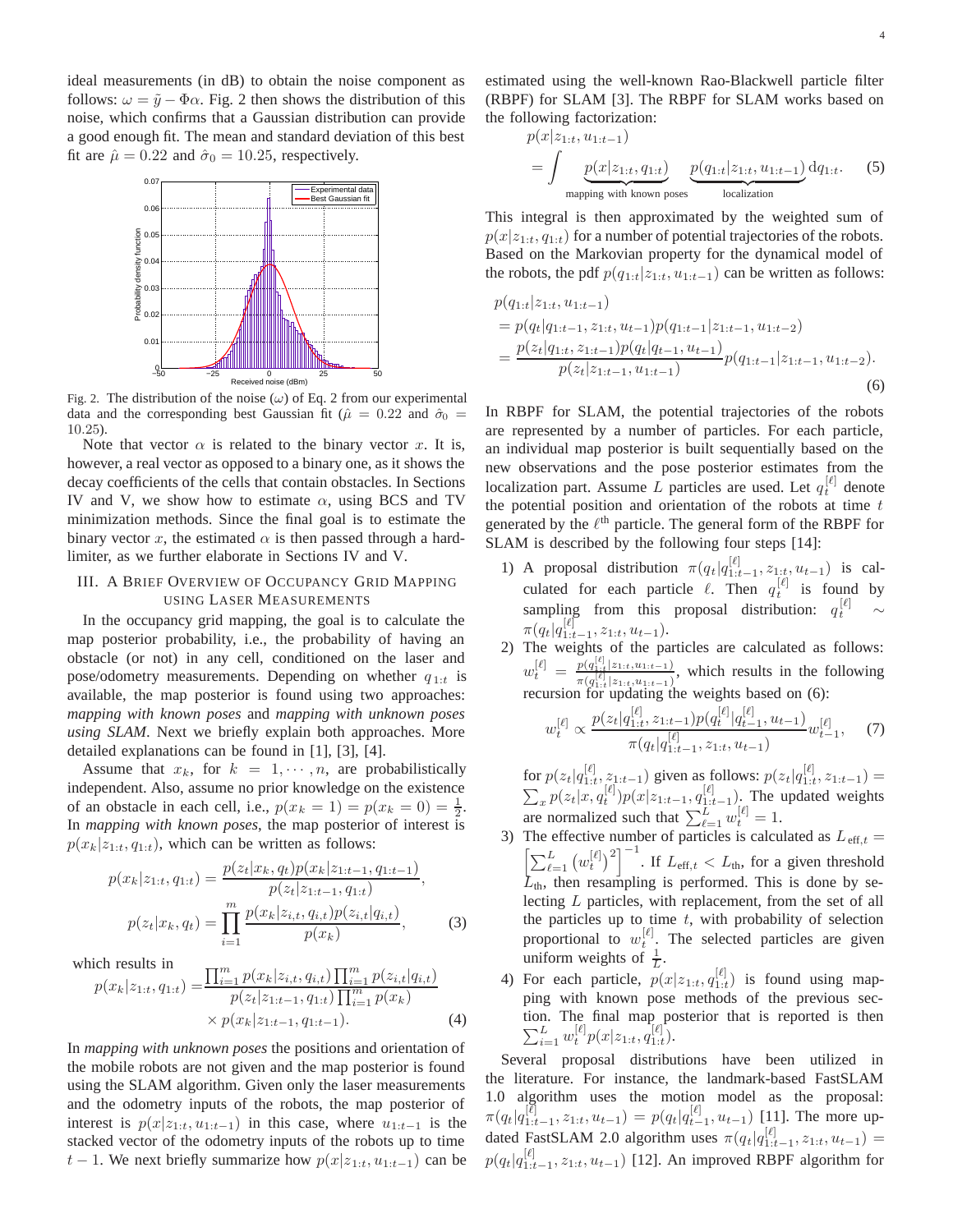grids called *gmapping* uses a Gaussian approximation of the observation likelihood as the proposal distribution [14].

Let us define the quantity  $\psi_{k,t}$  as follows:  $\psi_{k,t}$  $\triangleq$  $\log \left( \frac{p(x_k=1|z_{1:t},u_{1:t-1})}{p(x_k=0|z_{1:t},u_{1:t-1})} \right)$ . This way,  $\psi_{k,t}$  represents a measure of certainty for any cell  $k$  at time  $t$ , independent of how the map posterior is calculated.

# IV. INTEGRATION OF OCCUPANCY GRID MAPPING AND BAYESIAN COMPRESSIVE SENSING (BCS) FOR MAPPING WITH SEE-THROUGH CAPABILITIES

In this section, we show the implication of BCS [24], [25], [31] for the mapping of occluded structures and how it can be used to map the portion of the workspace that cannot be seen by the onboard laser scanners of the robots. BCS uses the fact that the vector  $\alpha$  is sparse in the spatial domain. By applying Bayesian filtering methods and using a prior distribution for  $\alpha$  that preserves its sparsity, BCS can effectively estimate  $\alpha$ in places that cannot be seen by the laser scanners. Next we explain this method in more details.

Consider the partial map found using the laser measurements up to time  $t$  (in the middle or at the end of laser mapping operation). Define the following sets of indices:  $\mathcal{I}_f \triangleq \{1 \leq$  $k \leq n \left[ \psi_{k,t} \leq -\psi_{\text{th}} \right], \mathcal{I}_o \triangleq \left\{ 1 \leq k \leq n \mid \psi_{k,t} \geq \psi_{\text{th}} \right\}$  and  $\mathcal{I}_u \triangleq \{1 \leq k \leq n \mid |\psi_{k,t}| < \psi_{\text{th}}\},\$  where  $\psi_{\text{th}} > 0$  denotes a threshold. The sets  $\mathcal{I}_f$  and  $\mathcal{I}_o$  correspond to the indices of the cells that are estimated to be free-of-obstacle or occupiedby-obstacle, respectively. In other words, we have  $\hat{x}_k = 0$  for  $k \in \mathcal{I}_f$ , and  $\hat{x}_k = 1$  for  $k \in \mathcal{I}_o$ , where  $\hat{x}_k$  denotes the estimate of  $x_k$ . The cells whose indices are in  $\mathcal{I}_u$  are the unknown cells which could not be seen by the laser scanners. Note that laser scanners can typically provide a good mapping quality and, therefore, every cell  $k$  that has been seen by the laser scanner of one of the robots belongs to either  $\mathcal{I}_f$  or  $\mathcal{I}_o$  with a high probability.

Let us rearrange the elements of x as follows:  $x =$  $\begin{bmatrix} x_f^T & x_u^T \end{bmatrix}^T$ , where  $x_f$ ,  $x_o$  and  $x_u$  denote the stacked vectors of the elements of x whose indices are in  $\mathcal{I}_f$ ,  $\mathcal{I}_o$  and  $\mathcal{I}_u$ , respectively. Also let  $\hat{x}_f$ ,  $\hat{x}_o$  and  $\hat{x}_u$  denote the vectors with the estimates of the elements of x corresponding to  $\mathcal{I}_f$ ,  $\mathcal{I}_o$  and  $\mathcal{I}_u$ , respectively. Since  $x_f$  and  $x_o$  are already estimated well using laser scanners, i.e., all the elements of  $\hat{x}_f$  are set to zero and all the elements of  $\hat{x}_o$  set to one, the goal is then to estimate  $x<sub>u</sub>$  using wireless channel measurements. Our strategy consists of two steps:

- 1) We first estimate the corresponding decay coefficients of the cells in  $\mathcal{I}_o$  and  $\mathcal{I}_u$  jointly, based on wireless channel measurements and assuming that decay coefficients of the cells in  $\mathcal{I}_f$  are zero.
- 2) Using the estimated decay coefficients of the cells in  $\mathcal{I}_u$ , we set  $\hat{x}_k = 1$ , for  $k \in \mathcal{I}_u$ , if the estimated decay coefficient of the  $k^{\text{th}}$  cell is larger than a threshold  $\alpha_{\text{th}}$ , and  $\hat{x}_k = 0$  otherwise.

Note that based on only laser measurements, the decay coefficients of the cells in  $\mathcal{I}_o$  are not known beforehand. We, therefore, need to estimate their decay coefficients together with the decay coefficients of the cells in  $\mathcal{I}_u$  in the first step. However, since these cells are already estimated to be occupied, we do not use their decay coefficients to detect their occupancy

in the second step, i.e. we impose the decision generated by the laser scanner for these cells.

Similar to vector  $x$ , let us also rearrange the elements of the decay coefficient vector  $\alpha$  as  $\alpha = \left[\alpha_f^T \alpha_o^T \alpha_u^T\right]^T$ . We next show how to estimate  $\alpha_{o,u} = \begin{bmatrix} \alpha_o^{\mathrm{T}} & \alpha_u^{\mathrm{T}} \end{bmatrix}^{\mathrm{T}}$  using wireless channel measurements and Bayesian Compressive Sensing (BCS). Consider the stacked vector of the centered RSSI values  $\tilde{y}$  in Section II-B. Using the rearranged vector  $\alpha$ , we get

$$
\tilde{y} = \begin{bmatrix} \Phi_f & \Phi_{o,u} \end{bmatrix} \begin{bmatrix} \alpha_f \\ \alpha_{o,u} \end{bmatrix} + \omega \approx \Phi_{o,u} \alpha_{o,u} + \omega, \tag{8}
$$

where  $\Phi_f$  and  $\Phi_{o,u}$  are the parts of  $\Phi$  corresponding to the elements of  $\alpha_f$  and  $\alpha_{o,u}$ . Note that we set  $\alpha_f \approx 0$  in (8). BCS works based on the assumption that  $\alpha_{o,u}$  is sparse, which is the case for our obstacle mapping. The vector  $\alpha_{o,u}$  is then estimated using a maximum *a posteriori* (MAP) estimator and by using a prior distribution that preserves the sparsity of  $\alpha_{o,u}$ . Several prior distributions have been proposed in the literature [24], [25], [31]. In this paper, we assume a zero-mean Gaussian prior for  $\alpha_{o,u}$ . Such a prior is very simple to use and has been shown to achieve a sparse MAP estimate [25]. Conditioned on the channel measurements  $\tilde{y}$  and assuming uncorrelated Gaussian  $\omega$  in (8), we have

$$
p(\alpha_{o,u}|\tilde{y}) = \frac{p(\tilde{y}|\alpha_{o,u})p(\alpha_{o,u})}{\int p(\tilde{y}|\alpha_{o,u})p(\alpha_{o,u})d\alpha_{o,u}},
$$
\n(9)

where  $p(\tilde{y}|\alpha_{o,u}) = \frac{1}{(2\pi)^{\frac{n_w}{2}} \sigma_0^{n_w}} \exp \left(-\frac{\|\tilde{y}-\Phi_{o,u}\alpha_{o,u}\|^2}{2\sigma_0^2}\right)$  $2\sigma_0^2$  $\big),$  $p(\alpha_{o,u}) = \frac{1}{(2\pi)^{\frac{n_{o,u}}{2}} |R_{o,u}|^{\frac{1}{2}}} \exp\left(-\frac{1}{2}\alpha_{o,u}^{\mathrm{T}}R_{o,u}^{-1}\alpha_{o,u}\right), n_{o,u}$  is the number of elements of  $\alpha_{o,u}$  and  $R_{o,u}$  is its covariance matrix. It can be easily shown that the posterior distribution  $p(\alpha_{o,u}|\tilde{y})$ is also Gaussian in this case, i.e.,

$$
p(\alpha_{o,u}|\tilde{y}) = \frac{1}{(2\pi)^{\frac{n_{o,u}}{2}} |\Sigma_{o,u}|^{\frac{1}{2}}}
$$
  
exp $\left(-\frac{1}{2}(\alpha_{o,u} - \hat{\alpha}_{o,u})^{\mathrm{T}} \Sigma_{o,u}^{-1} (\alpha_{o,u} - \hat{\alpha}_{o,u})\right)$ , (10)

where

$$
\hat{\alpha}_{o,u} = \frac{1}{\sigma_0^2} \Sigma_{o,u} \Phi_{o,u}^{\mathrm{T}} \tilde{y}, \quad \Sigma_{o,u} = \left(\frac{1}{\sigma_0^2} \Phi_{o,u}^{\mathrm{T}} \Phi_{o,u} + R_{o,u}^{-1}\right)^{-1}.
$$
\n(11)

The vector  $\hat{\alpha}_{o,u}$  is the MAP estimate of  $\alpha_{o,u}$ , which can be similarly partitioned as  $\hat{\alpha}_{o,u} = \begin{bmatrix} \hat{\alpha}_o^{\mathrm{T}} & \hat{\alpha}_u^{\mathrm{T}} \end{bmatrix}^{\mathrm{T}}$ . Here,  $\hat{\alpha}_o$  and  $\hat{\alpha}_u$ are the estimated decay coefficients of the cells in  $\mathcal{I}_o$  and  $\mathcal{I}_u$ , respectively. Then, for every  $k \in \mathcal{I}_u$  we have  $\hat{x}_k = 1$  if  $\hat{\alpha}_k >$  $\alpha_{\text{th}}$ , and  $\hat{x}_k = 0$  otherwise.

Note that estimates of  $\sigma_0$  and  $R_{o,u}$  are needed to find the MAP estimate of  $\alpha_{o,u}$  in (11). Next, we show how to estimate  $\sigma_0$  and  $R_{o,u}$  based on our channel measurements. The estimation of  $\sigma_0$  is based on Expectation Maximization as is utilized in the BCS literature. As for  $R_{o,u}$ , an uncorrelated vector is assumed in the BCS literature. In our case of wireless-based obstacle mapping, if the spatial correlation is not considered, the sparsest map may not be the right one. In other words, it is important to consider the spatial correlation of the map when reconstructing based on sparse wireless measurements. We thus next show how we can have an estimate of the spatial correlation of the map.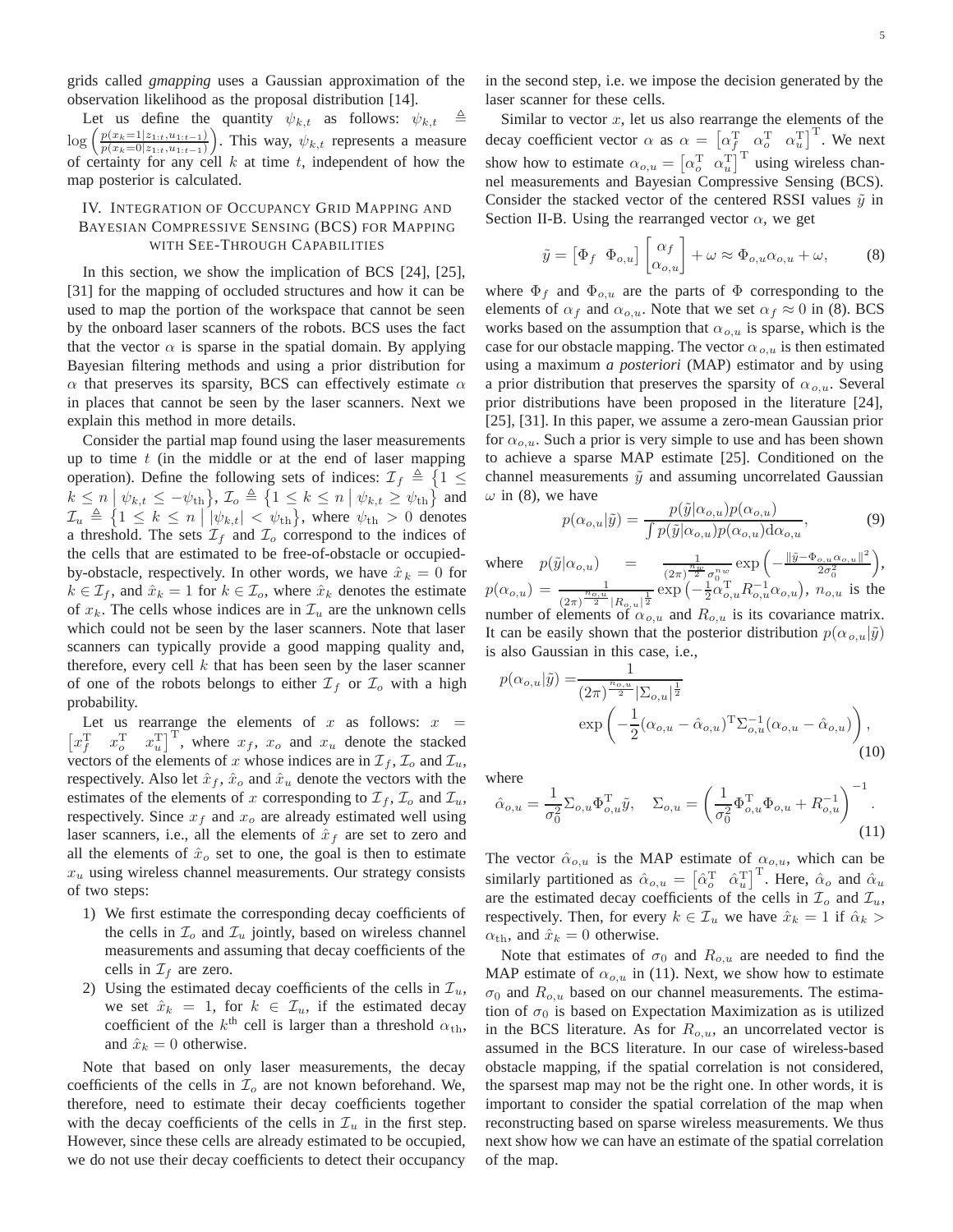### *A. Estimation of the Hyperparameters*

Without loss of generality, we assume that indices of the elements of  $\alpha_{o,u}$  are  $1, \cdots, n_{o,u}$ . To account for the correlation of the cells, we assume the following form for  $R_{o,u}$ :  $R_{o,u}$  =  $(\sigma_{o,u}\sigma_{o,u}^T) \otimes S_{o,u}$ , where  $\sigma_{o,u} = [\sigma_1, \cdots, \sigma_{n_{o,u}}]^T$  is the vector of the standard deviations of the elements of  $\alpha_{o,u}$  and  $S_{o,u}$ is their correlation matrix. In general, finding a good model for the spatial correlation of the map is challenging due to its sparse structure. Based on our experience with several maps, an exponential correlation matrix results in a good reconstruction quality. Thus, we consider the following function in this paper:  $[S_{o,u}]_{k_1,k_2} = \exp\left(-\frac{\|\xi_{\text{cm},k_1} - \xi_{\text{cm},k_2}\|}{\zeta}\right)$ , for  $1 \leq k_1, k_2 \leq n_{o,u}$ . Here,  $\xi_{\text{cm},k}$  denotes the position of the center of the mass of the  $k<sup>th</sup>$  cell. The correlation parameter  $\zeta$  determines how correlated the elements of  $\alpha_{o,u}$  are.

Note that due to the high quality of laser measurements, the uncorrelated assumption in laser mapping approach of Section III does not degrade the map reconstruction performance. However, considering the correlation of the cells is important when mapping the see-through parts of the workspace using the BCS method, as we indicated before.

Based on the proposed model, the hyperparameters to estimate are  $\sigma_0, \cdots, \sigma_{n_{o,u}}$  and  $\zeta$ . Our proposed approach for estimating these hyperparameters is summarized into two steps:

- 1) Estimate the  $\zeta$  a priori using a number of sample maps.
- 2) Estimate  $\sigma_0, \cdots, \sigma_{n_{o,u}}$  using expectation maximization (EM) and based on the estimated  $\zeta$  from the previous step.

Next, we explain these two steps in more details.

*1) Estimation of the Correlation Parameter* ζ*:* In general, coming up with an estimate of the spatial correlation of an obstacle map is a challenging task. In this paper, we use a set of available obstacle maps to estimate  $\zeta$  a priori. This estimate is then utilized in our obstacle mapping with real measurements. Consider a set  $X$  which contains a number of binary maps. For every  $x \in \mathcal{X}$ , define the set  $\mathcal{B}(x, d) \triangleq \{(k_1, k_2) |$  $||\xi_{\mathrm{cm},k_1} |\xi_{\text{cm},k_2}|-d|\leq \epsilon$ , for a small  $\epsilon$ . The estimation of correlation at distance  $d$  is then given as follows:

$$
\gamma(d) = \frac{\sum_{x \in \mathcal{X}} \sum_{(k_1, k_2) \in \mathcal{B}(x,d)} \neg(x_{k_1} \oplus x_{k_2})}{\sum_{x \in \mathcal{X}} |\mathcal{B}(x,d)|},\qquad(12)
$$

where  $\oplus$  and  $\neg$  denote bitwise exclusive-or and negation. The estimate  $\zeta$  of  $\zeta$  is then calculated by finding the best exponential fit to  $\gamma(d)$  for a given vector of distances  $D = [d_1, \cdots, d_M]^T$ . It can be easily confirmed that  $\hat{\zeta} = -\frac{D^{\mathrm{T}}\Gamma}{D^{\mathrm{T}}D}$ , where  $\Gamma =$  $[\log(\gamma(d_1)), \cdots, \log(\gamma(d_M))]^{\mathrm{T}}.$ 

2) Estimation of  $\sigma_0, \cdots, \sigma_{n_{o,u}}$  using Expectation Maximiza*tion (EM):* The EM approach provides an iterative method for estimating  $\sigma_0, \dots, \sigma_{n_{o,u}}$  and has been used in the BCS literature. Let us define  $\rho \triangleq (\sigma_0, \dots, \sigma_{n_{o,u}})$ . Also, let  $\hat{\rho}^{\tau}$  =  $(\hat{\sigma}_0^{\tau}, \cdots, \hat{\sigma}_{n_{o,u}}^{\tau})$  represent the estimates of  $\rho$  at iteration  $\tau$ . We then have,

$$
\text{E step: } \Theta(\rho|\hat{\rho}^{\tau}) = \mathbb{E}_{\alpha_{o,u}|\tilde{y},\hat{\rho}^{\tau}} \Big\{ \log \Big[ p(\tilde{y}|\alpha_{o,u}) p(\alpha_{o,u}) \Big] \Big\},
$$
\n
$$
\text{M step: } \hat{\rho}^{\tau+1} = \operatorname{argmax}_{\rho} \Theta(\rho|\hat{\rho}^{\tau}). \tag{13}
$$

Let  $\hat{\alpha}_{o,u}^{\tau}$  and  $\hat{\Sigma}_{o,u}^{\tau}$  denote  $\hat{\alpha}_{o,u}$  and  $\Sigma_{o,u}$  in (11) when  $\sigma_0, \cdots, \sigma_{n_{o,u}}$  are replaced with  $\hat{\sigma}_0^{\tau}, \cdots, \hat{\sigma}_{n_{o,u}}^{\tau}$ . After some straightforward calculations, we then have the following: 4

$$
\Theta(\rho|\hat{\rho}^{\tau}) = -n_w \log(\sigma_0) - \frac{1}{2} \log (|R_{o,u}|)
$$

$$
- \frac{1}{2\sigma_0^2} ||\tilde{y} - \Phi_{o,u}\hat{\alpha}_{o,u}^{\tau}||^2 - \frac{1}{2}(\hat{\alpha}_{o,u}^{\tau})^{\mathrm{T}} R_{o,u}^{-1} \hat{\alpha}_{o,u}^{\tau}
$$

$$
- \frac{1}{2\sigma_0^2} \text{tr}(\Phi_{o,u}^{\mathrm{T}} \Phi_{o,u} \hat{\Sigma}_{o,u}^{\tau}) - \frac{1}{2} \text{tr}(R_{o,u}^{-1} \hat{\Sigma}_{o,u}^{\tau}) + \text{const.}
$$
(14)

Maximizing  $\Theta(\rho|\hat{\rho}^{\tau})$  as a function of  $\rho$  is not straightforward for  $\zeta > 0$ . At this step, we sub-optimally assume that  $\zeta$  is small.<sup>5</sup> We can show that for  $\zeta \to 0$ ,  $R_{o,u}$  will be diagonal which results in the following update rules for  $\rho$  [25]:

$$
\sigma_0^{\tau+1} = \left[ \frac{1}{n_w} \left( \text{tr} \left( \Phi_{o,u}^{\mathrm{T}} \Phi_{o,u} \hat{\Sigma}_{o,u}^{\tau} \right) + ||\tilde{y} - \Phi_{o,u} \hat{\alpha}_{o,u}^{\tau}||^2 \right) \right]^{1/2},
$$
  

$$
\sigma_k^{\tau+1} = \left[ \left[ \hat{\Sigma}_{o,u}^{\tau} \right]_{k,k} + \left[ \hat{\alpha}_{o,u}^{\tau} \right]_{k}^2 \right]^{1/2}, \qquad k = 1, \cdots, n_{o,u}.
$$
 (15)

Note that although (15) is the true EM update rule, some authors suggested suboptimal update rules that have a faster convergence rate in the general context of BCS [25]. Algorithm 1 shows the steps involved in estimating the map using our integrated occupancy grid and BCS method.

| <b>Algorithm 1:</b> Integrated Occupancy Grid Mapping and BCS for                                                                                     |
|-------------------------------------------------------------------------------------------------------------------------------------------------------|
| See-Through Mapping                                                                                                                                   |
| <b>Input:</b> $z_{1:t}, u_{1:t-1}, \tilde{y}, \Phi, \alpha_{th}, \psi_{th}, \tau_{\text{max}}, \sigma_{\text{init,comm}}, \sigma_{\text{init,cell}},$ |
| tol. $\mathcal{X}, \epsilon$                                                                                                                          |
| <b>Output:</b> Estimate of the binary map $\hat{x} = [\hat{x}_f^T \ \hat{x}_o^T \ \hat{x}_u^T]^T$                                                     |
| Using $z_{1:t}$ and $u_{1:t-1}$ , calculate $\psi_{k,t}$ , for all k, using the                                                                       |
| occupancy grid approach of Section III;                                                                                                               |
| Calculate the set of indices $\mathcal{I}_f$ , $\mathcal{I}_o$ and $\mathcal{I}_u$ and rearrange the                                                  |
| elements of x and $\alpha$ accordingly as $x = [x_f^T \ x_o^T \ x_u^T]^T$ and                                                                         |
| $\alpha = \begin{bmatrix} \alpha_f^T & \alpha_o^T & \alpha_u^T \end{bmatrix}^T;$                                                                      |
| Set elements of $\hat{x}$ to zero and elements of $\hat{x}$ to one:                                                                                   |

Set elements of  $\hat{x}_f$  to zero and elements of  $\hat{x}_o$  to one;<br>Using a set of maps  $\mathcal{X}$ , calculate  $\hat{\zeta}$  using the approach of Section IV-A1;

Set  $\hat{\sigma}_0^0 = \sigma_{init, comm}$  and  $\hat{\sigma}_k^0 = \sigma_{init, cell}$ , for  $k \in 1, \dots, n_{o,u}$ ,<br>essuming that the indices of the elements of  $\hat{\sigma}_k = [\hat{\sigma}_k^T, \hat{\sigma}_k^T]$ assuming that the indices of the elements of  $\alpha_{o,u} = [\alpha_o^T \ \alpha_u^T]^T$ are  $1, \cdots, n_{o,u}$ ;

**for**  $\tau \leftarrow 0$  **to**  $\tau_{\text{max}}$  **do** Calculate  $\hat{\alpha}_{o,u}^{\tau}$  and  $\hat{\Sigma}^{\tau}$  by substituting  $\hat{\sigma}_0^{\tau}, \cdots, \hat{\sigma}_{n_{o,u}}^{\tau}$  and  $\hat{\zeta}$ in (11); Calculate  $\hat{\sigma}_0^{\tau+1}, \dots, \hat{\sigma}_{n_c,u}^{\tau+1}$  using (15) or the suboptimal undate rule of [25] with a better convergence rate: update rule of [25] with a better convergence rate; **if**  $\max_{1 \leq k \leq n_{o,u}} \left| \log \frac{\hat{\sigma}_k^{\tau+1}}{\hat{\sigma}_k^{\tau}} \right|$  <sup>&</sup>lt; tol **then** break; **end end**

From the most updated  $\hat{\alpha}_{o,u}^{\tau}$ , use  $\hat{\alpha}_u^{\tau}$  and set  $\hat{\alpha}_{o}$  and  $\hat{\alpha}_{o}^{\tau}$   $\geq \alpha_{v}$  and  $\hat{\alpha}_{o}^{\tau}$   $\geq \alpha_{v}$  where  $U(\cdot)$  is the vector  $\hat{x}_u = U(\hat{\alpha}_u^{\tau} > \alpha_{\text{th}})$ , where  $U(.)$  is the vector indicator function;

<sup>4</sup>Here we have used the fact that for a Gaussian  $\alpha$ , with mean  $\hat{\alpha}$  and covariance  $\Sigma$ , we have  $\mathbb{E}\{R\alpha\} = R\hat{\alpha}$  and  $\mathbb{E}\{\alpha^{\mathrm{T}}R\alpha\} = \hat{\alpha}^{\mathrm{T}}R\hat{\alpha} + \text{tr}(R\Sigma)$ , for any positive definite R.

<sup>5</sup>Although we assume an uncorrelated map for the sake of estimating  $\sigma_0, \cdots, \sigma_{n_{o,u}}$ , the estimate of  $\zeta$  of Eq. 12 is used when calculating  $\hat{\alpha}_{o,u}^{\tau}$ and  $\hat{\Sigma}_{o,u}^{\tau}$ .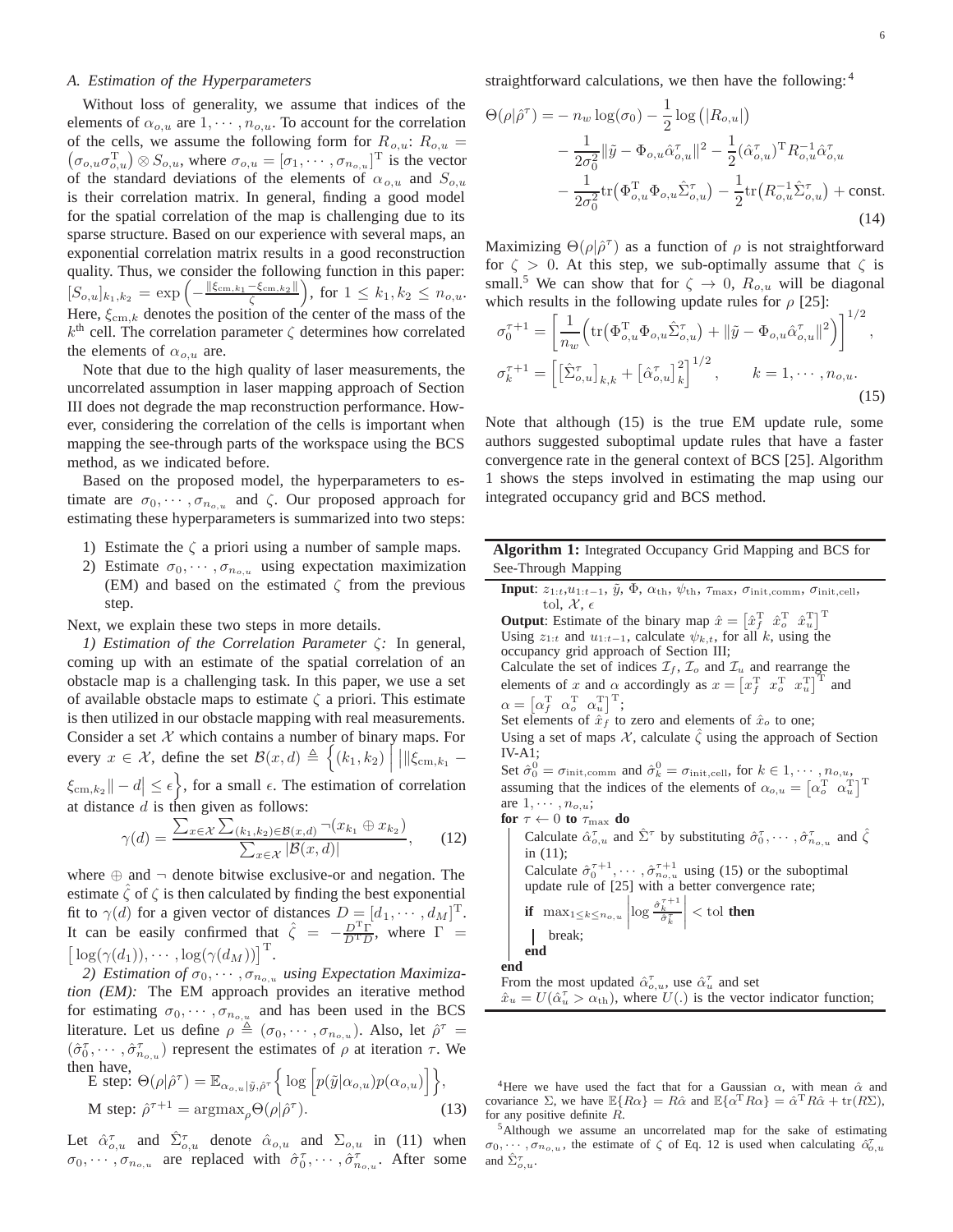# V. INTEGRATION OF OCCUPANCY GRID MAPPING AND TOTAL VARIATION (TV) MINIMIZATION FOR MAPPING WITH SEE-THROUGH CAPABILITIES

So far we have discussed an integrated BCS and occupancy grid mapping approach for wireless-based obstacle mapping of hidden objects. In our past work, we have proposed a Total Variation framework for wireless-based mapping of hidden objects [17]–[19]. In this section, we briefly summarize our past work along this line and then discuss how to integrate it with occupancy grid mapping for the sake of completion. In the subsequent sections, we then compare the performance of the integrated occupancy grid/BCS-based and occupancy grid/TVbased approaches and discuss the underlying tradeoffs. As we discussed in Section I, the TV-based approach does not depend on estimating any underlying model parameters or assuming a specific model, which is an advantage over the BCS approach. However, the estimated variances of the BCS approach can provide a base for guiding the robots to the places which are better for collecting wireless measurements, as we propose later in Section VII. Thus, in this paper we consider integration based on both approaches and bring an understanding to the underlying tradeoffs.

TV minimization method works based on the fact that the gradient of typical obstacle maps is sparse. Several methods have been proposed in the literature for the reconstruction of general 2D signals based on this property [20], [32], [33]. TV minimization is one of such methods which is shown to be effective in restoring signals that have staircase characteristics [34]. Next, we explain this method in more detail.

Let  $f$  denote the vectorized version of an  $M \times N$  matrix F. Define the following operators:  $D_{h,i,j}(f) = \begin{cases} F_{i+1,j} - F_{i,j}, & i < M \\ F_{i,j} - F_{1,j}, & i = M \end{cases}$  and  $D_{v,i,j}(f) =$  $\int F_{i,j+1} - F_{i,j}, \quad j < N$  $\begin{cases} \frac{F_{i,j+1}}{F_{i,j} - F_{i,1}}, & j \leq N \\ F_{i,j} - F_{i,1}, & j = N \end{cases}$ . The TV function is defined as follows:

$$
TV(f) = \sum_{i,j} ||D_{i,j}(f)||,
$$
 (16)

where  $D_{i,j}(f)=[D_{h,i,j} (f) D_{v,i,j} (f)]$ , and the  $||.||$  operator can either represent the  $\ell_1$  norm, corresponding to the anisotropic discretization of TV, or the  $\ell_2$  norm, corresponding to the isotropic discretization of TV. Unless we specifically indicate otherwise, the results of this paper are based on using anisotropic TV. TV minimization method then solves the following problem or a variation of it:

$$
\min_{f} \text{TV}(f), \text{ subject to } b = Af,
$$
 (17)

where  $b$  is the measurement vector, which is linearly related to f through a matrix A. The optimization problem of  $(17)$  can be proved to be convex. Several algorithms have been proposed to solve this problem efficiently [32], [33], [35]. In this paper we use the recently-proposed TVAL3 (TV minimization by augmented Lagrangian and alternating direction) algorithm [33]. TVAL3 iteratively minimizes the augmented Lagrangian of (17), which includes quadratic penalty terms that try to enforce the equality constraints [33]. We next explain how TVAL3 can be used for mapping the portion of the workspace that cannot be seen by the onboard laser scanners of the robots.

Without loss of generality, assume that the obstacle map of

interest is a rectangular map and  $\alpha$  is the vectorized version of the 2D signal that represents the wireless decay coefficients of the cells on the grid. Using (17), we then propose the following integrated approach for estimating the parts of the map that have not been seen by the laser scanners of the robots:

- 1) The sets  $\mathcal{I}_f$ ,  $\mathcal{I}_o$  and  $\mathcal{I}_u$  are found using the laser measurements and following the same approach of Section IV. We then set  $\hat{x}_k = 0$  for  $k \in \mathcal{I}_f$ , and  $\hat{x}_k = 1$  for  $k \in \mathcal{I}_o$ .
- 2) The laser measurement matrix  $\Phi_{\text{las}}$  is formed. Each row of  $\Phi_{\text{las}}$  has *n* elements and corresponds to a cell  $k \in \mathcal{I}_f$ , with its  $k^{\text{th}}$  element equal to one and the rest of its  $n-1$ elements equal to zero.
- 3) The estimate  $\hat{\alpha}$  of  $\alpha$  is then found by solving the following TV minimization problem using the TVAL3 algorithm:

$$
\min_{\alpha} \text{TV}(\alpha), \text{ subject to } \begin{bmatrix} \bar{y} \\ 0 \end{bmatrix} = \begin{bmatrix} \Phi \\ \Phi_{\text{las}} \end{bmatrix} \alpha. \tag{18}
$$

4) For each  $k \in \mathcal{I}_u$ , we then set  $\hat{x}_k = 1$  if  $\hat{\alpha}_k > \alpha_{\text{th}}$ , and  $\hat{x}_k = 0$  otherwise.

**Algorithm 2:** Integrated Occupancy Grid Mapping and TV minimization for See-Through Mapping

**Input**:  $z_{1:t}$ ,  $u_{1:t-1}$ ,  $\tilde{y}$ ,  $\Phi$ ,  $\alpha_{th}$  and  $\psi_{th}$ <br>**Output:** Estimate of the binary man  $\hat{x}$ **Output:** Estimate of the binary map  $\hat{x} = \begin{bmatrix} \hat{x}_1^T & \hat{x}_2^T & \hat{x}_3^T \end{bmatrix}^T$ <br>Using  $z_{1:t}$  and  $y_{1:t+1}$  calculate  $y_{2:t+1}$  for all k using the Using  $z_{1:t}$  and  $u_{1:t-1}$ , calculate  $\psi_{k,t}$ , for all k, using the occupancy grid approach of Section III; Calculate the set of indices  $\mathcal{I}_f$ ,  $\mathcal{I}_o$  and  $\mathcal{I}_u$  and rearrange the elements of x and  $\alpha$  accordingly as  $x = \begin{bmatrix} x_f^T & x_o^T & x_u^T \end{bmatrix}^T$  and  $\alpha = \begin{bmatrix} \alpha_f^{\rm T} & \alpha_o^{\rm T} & \alpha_u^{\rm T} \end{bmatrix}^{\rm T};$ <br>Set elements of  $\hat{\tau}_f$  to Set elements of  $\hat{x}_f$  to zero and  $\hat{x}_o$  to one; Form the laser measurement matrix  $\Phi_{\text{las}}$ ; Solve the TV minimization problem of (18) using a set of initial values for the Lagrange multipliers and  $\alpha$  (the initial guess for  $\alpha$ is usually the least square (LS) solution<br>  $0 \quad \begin{bmatrix} 0 & \begin{bmatrix} \end{bmatrix} \end{bmatrix} \begin{bmatrix} \end{bmatrix} \end{bmatrix} \begin{bmatrix} \Phi \Phi^T & \Phi_{\text{las}} \Phi^T \end{bmatrix}$  $\alpha^0 = [$  $\Phi^{\rm T}_{\rm las} \big]$  $\begin{bmatrix} \mathbf{T} \ \mathbf{d}\mathbf{a} \end{bmatrix} \begin{bmatrix} \mathbf{\Phi}\mathbf{\Phi}^{\mathrm{T}} & \mathbf{\Phi}_{\mathrm{las}}\mathbf{\Phi}^{\mathrm{T}} \ \mathbf{\Phi}_{\mathrm{a}} & \mathbf{\Phi}^{\mathrm{T}} & \mathbf{\Phi}_{\mathrm{b}} & \mathbf{\Phi}^{\mathrm{T}} \end{bmatrix}$  $\left[\begin{matrix} \Phi \Phi^T & \Phi_{\text{las}} \Phi^T \\ \Phi_{\text{las}} \Phi^T & \Phi_{\text{las}} \Phi_{\text{las}}^T \end{matrix}\right]^{-1} \left[\begin{matrix} \Phi_{\text{las}} \Phi_{\text{las}} & \Phi_{\text{las}} \Phi_{\text{las}} \end{matrix}\right]$  $\begin{bmatrix} \tilde{y} \\ 0 \end{bmatrix}$ ); From the estimated  $\hat{\alpha}_u$  and set  $\hat{x}_u = U(\hat{\alpha}_u > \alpha_{\text{th}})$ ,<br>where  $U(\cdot)$  is the vector indicator function. where  $U(.)$  is the vector indicator function;

## VI. COORDINATED VS. RANDOM WIRELESS CHANNEL MEASUREMENTS

The quality of our wireless-based sampling depends heavily on the positions from which the map is sampled. In our previous work we proposed two motion sampling strategies for wirelessbased cooperative mapping based on TV minimization, namely *coordinated* and *random* approaches. We next briefly summarize these two approaches, which we will then extensively use for our integrated approaches. For more details on these motion sampling patterns in the context of TV-based wireless obstacle mapping, the readers are referred to [17], [19].

Consider the case where a pair of robots move outside the structure of interest in a coordinated fashion along the arrow at angle  $0°$  as shown in Fig. 3 (left). If wireless measurements are taken at several places along that line such that at each position the line segment between the TX and RX robots representing the wireless ray (see dashed line in the figure) remains perpendicular to the  $0<sup>°</sup>$  line, then we say that the robots are making coordinated measurements at angle  $0^\circ$ . The trajectories indicated by the arrows in Fig. 3 (left), are examples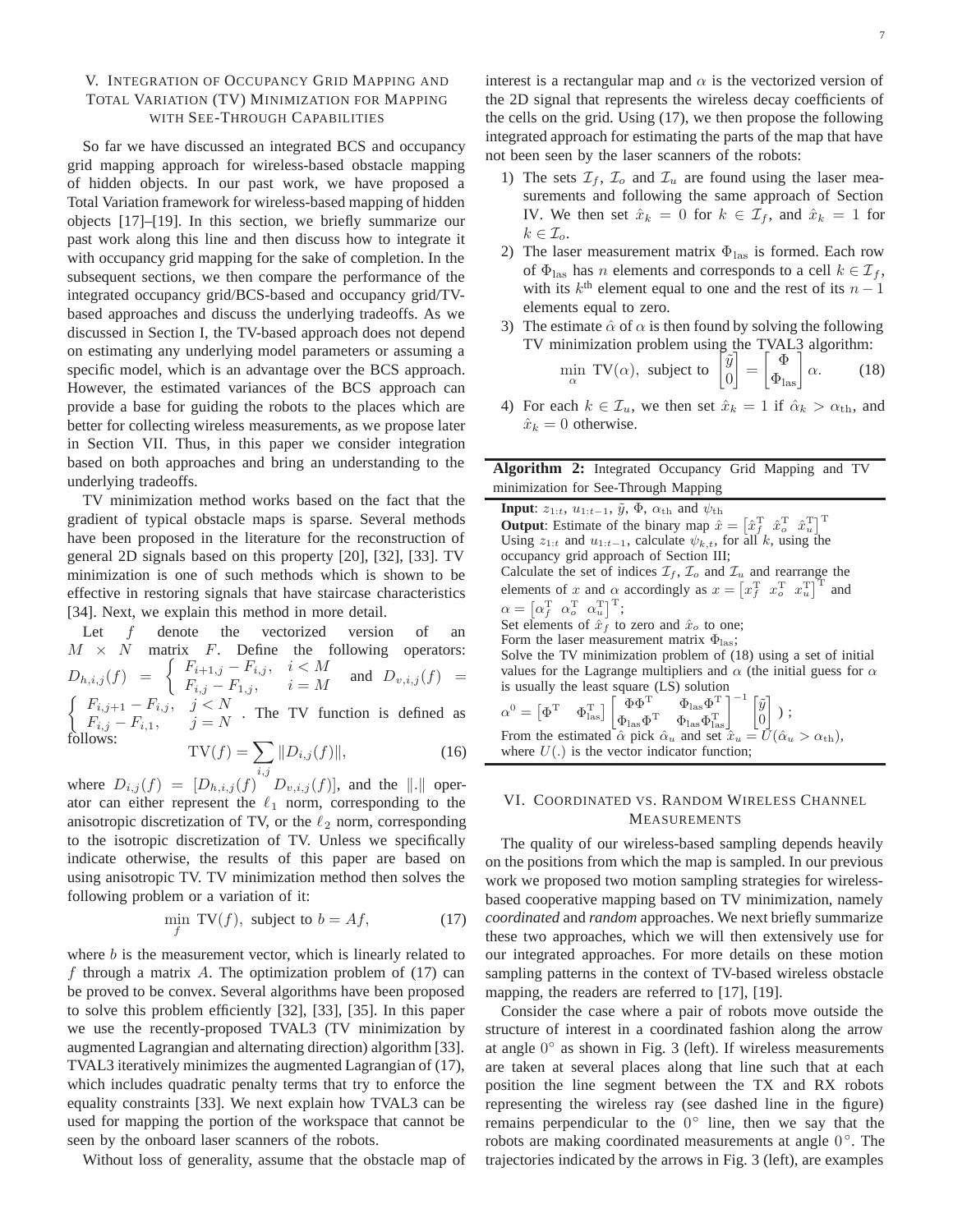of routes where coordinated measurements at angles  $0^{\circ}$  and  $90^{\circ}$ can be taken. Similar coordinated measurements can be made across any other angle.

Having the robots move in a coordinated way, however, may not be always possible due to environmental constraints. For instance, the path where the robots need to move for making coordinated measurements may be partially blocked. In such cases, the robots may have to make measurements at any location available to them without trying to maintain a specific pattern. As such, we also consider a *random* measurement case, where the robots make wireless measurements at randomlychosen TX-RX positions. Fig. 3 (right) shows an example of such a case.



Fig. 3. An illustration of wireless-based obstacle mapping with (left) coordinated wireless measurements and (right) random wireless measurements.

In our previous work [19], we established that in general TV minimization with coordinated measurements provides a better reconstruction quality and see-through capability, as compared to TV minimization with random measurements, as long as jump angles are sampled [19]. It now becomes pertinent to understand how BCS compares to TV minimization in the context of both random and coordinated measurements. We start by comparing the performance of the BCS-based and TV-based approaches in a simulation environment where we can test more scenarios. We then present our experimental results in Section VIII.

Suppose that a pair of robots are trying to map the structure in Fig. 13 (a). For the coordinated case, the robots move in parallel along routes outside of the structure. Figure 3 (left) shows the routes where the robots move to make measurements along  $0^{\circ}$ and 90◦ routes. As the number of measurements increases, the robots make measurements along more angles, which are chosen so as to make the angle distribution as uniform as possible, while keeping the previously-chosen angles. For the random case, the robots make measurements at random positions along the dashed lines of Fig. 3 (right) without following a specific pattern.

In order to motivate our discussion, we start by comparing the performance of these approaches for a noiseless case, i.e. when  $\omega_{i,j,t}$  of Eq. 1 is equal to zero. In this example, we assume that the positions of the robots are known at any time and that the reconstruction is based only on wireless measurements, i.e. no probabilistic grid mapping is used. We show the results as a function of the wireless sampling rate, where each sampling rate denotes the total number of wireless transmissions divided by the size of the 2D map in pixels (in percentage). In this example, the size of the map is 64 by 64 pixels and the following

underlying parameters are used:  $\alpha_{\text{th}} = 0.2$ ,  $\sigma_{\text{init,comm}} = 0$ ,  $\sigma_{\text{init,cell}} = 1, \zeta = 0.2, \tau_{\text{max}} = 150 \text{ and } \text{tol} = 0.001 \text{ (see }$ Algorithm 1 for more on tol). We discuss how we estimate the initial values of the underlying parameters for the BCS approach when we present our experimental results in Section VIII.

Figure 4 shows the reconstruction using only 10% of measurements. As can be seen, TV minimization with coordinated measurements results in a perfect reconstruction. Furthermore, similar to TV minimization, BCS coordinated also has a smaller Normalized Mean Squared Error (NMSE) than BCS random. As Fig. 5 shows, by increasing the number of measurements to 15%, a significant increase in the reconstruction quality of BCS coordinated is observed. For both cases (BCS and TV minimization), the coordinated approaches outperform the random ones. Furthermore, *for the random strategy, BCS has a better reconstruction quality than TV minimization*. Fig. 6 (left) confirms the same trend in the noiseless case, for a range of percentage measurements.



Fig. 4. The reconstruction of the obstacle of Fig. 13 (a) using 10% noiseless simulated measurements.



Fig. 5. The reconstruction of the obstacle of Fig. 13 (a) using 15% noiseless simulated measurements.



Fig. 6. (left) NMSE versus the percentage of wireless measurements in the noiseless case for the reconstruction of the obstacle of Fig. 13 (a); (right) NMSE versus  $\sigma_0$  for the reconstruction of the obstacle of Fig. 13 (a) with 15% simulated wireless measurements.

Next, we consider the impact of noise. As we indicated in the wireless channel measurement model of Eq. 8, the elements of  $\omega$ are taken to be uncorrelated Gaussian random variables with the variance  $\sigma_0^2$ . We furthermore showed that this assumption does indeed provide a good match with the data obtained using our experimental robotic platform. We next show the effect of such noise in a simulation environment with the same parameters as before except for:  $\tau_{\text{max}} = 500$  and  $\sigma_{\text{init,comm}} = \sigma_0$ .

Figure 7 shows the mapping performance using 15% noisy measurements with  $\sigma_0 = 0.1$ . As can be seen, similar to the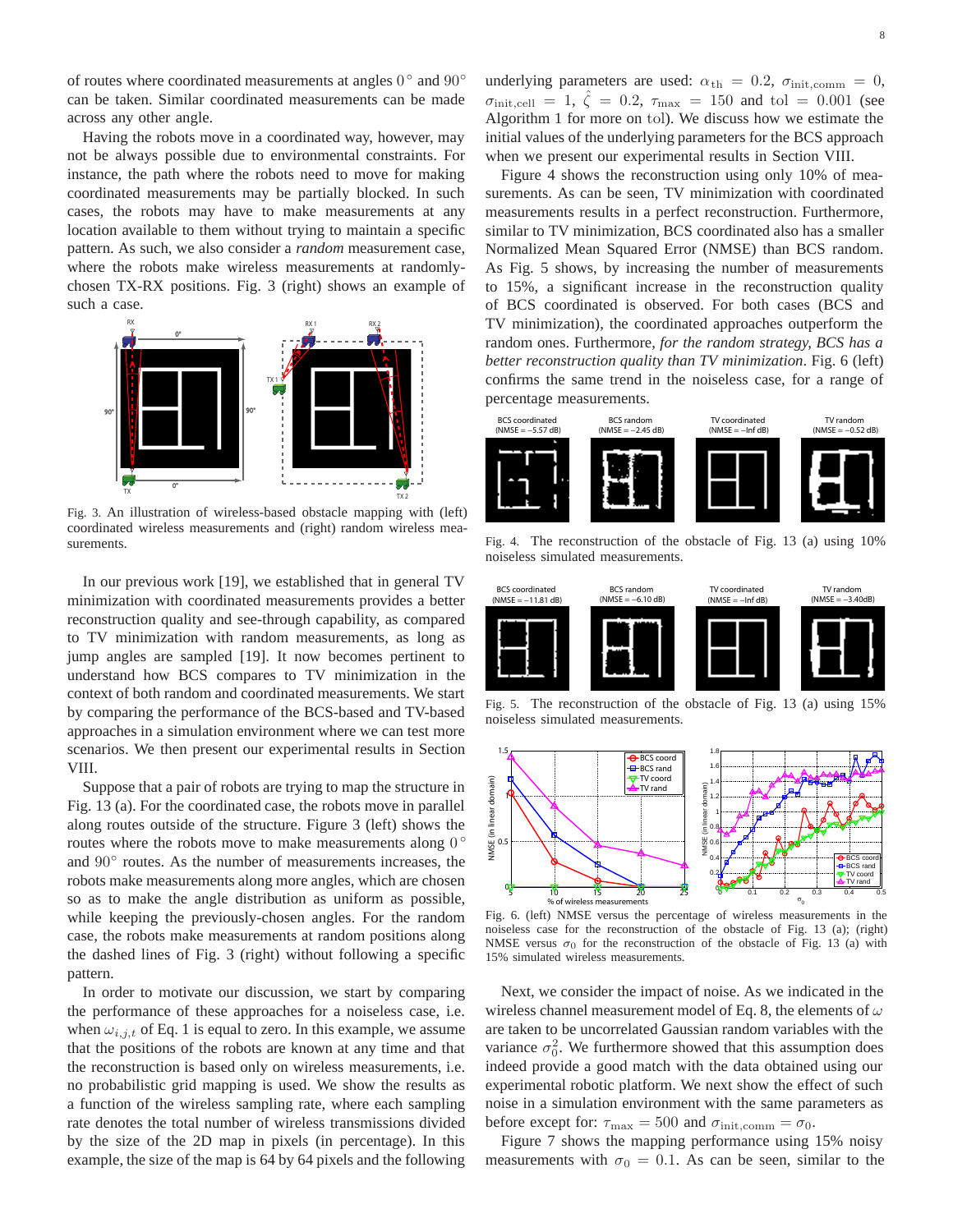noiseless case, the coordinated approaches provide a better reconstruction quality than the random ones. Furthermore, TV minimization with random measurements has the worst performance for this sample noise variance. Fig. 6 (right) then shows the NMSE as a function of  $\sigma_0$ . It can be seen that similar trends hold in this figure except at very high values of  $\sigma_0$  where the random TV starts outperforming the random BCS. However, the reconstruction quality at such high level of noise may not be acceptable anymore for both cases.



Fig. 7. The reconstruction of the obstacle of Fig. 13 (a) using 15% noisy simulated wireless measurements ( $\sigma_0 = 0.1$ ).

## VII. AN ADAPTIVE DATA COLLECTION STRATEGY FOR INTEGRATED OBSTACLE MAPPING

So far, we have assumed that the laser and wireless channel measurements are collected through either random or coordinated motion patterns, without an online optimization of the data collection process. The trajectories can further be adapted online to better collect laser or wireless channel measurements based on a feedback from the current mapping quality. Online motion optimization for occupancy grid mapping, using laser measurements, has been extensively studied in the robotics literature. Examples include next-best-view (NBF) [36] and frontier-based [37], [38] algorithms. However, online motion adaption based on a feedback from the current mapping quality for wireless-based see-through mapping has not been studied before. In this section, we propose an adaptive strategy for collecting wireless channel measurements that aims to improve the see-through performance of either BCS or TV minimization methods.

Consider the obstacle-free part of the workspace  $W_f \subset W$ , estimated using the occupancy grid approach of Section III. Without loss of generality, assume that there exists only one pair of TX and RX robots. Let  $\mathcal{P} \subset \mathcal{W}_f$  denote the set of possible positions where the robots can be. For instance,  $P$  could be the set of positions along the rectangle that surrounds the workspace (see the dashed line of Fig. 3 (right) for an example). Consider the wireless channel measurements available to the robots at time t. These channel measurements include the channel measurements collected by the robots along their trajectories up to time t, and possibly a set of *a priori* channel measurements available at the beginning of the operation. The idea is to choose the next best positions of the robots such that the new channel measurement at time  $t + 1$  is the most informative, given the past measurements.

We specifically propose two adaptive approaches: *ad-hoc* and *variance-based*. The ad-hoc approach can be used to adaptively collect wireless measurements in both BCS and TV minimization methods. The variance-based approach, on the other hand, uses the estimated variance of the BCS case and is therefore only applicable to the BCS method.

Let  $\Phi_t$  denote the measurement matrix found based on the available wireless channel measurements up to time step t. Also let  $\Phi_{o,u,t}$  denote the part of  $\Phi_t$  that corresponds to the occupied and unknown cells whose indices are in the set  $\mathcal{I}_{o,u}$ , which is given at the end of the occupancy grid mapping operation. Additionally, let  $\Sigma_{o,u,t}$  represent the estimated covariance matrix  $\Sigma_{o,u}$  in the BCS method, calculated based on the available wireless channel measurements up to time  $t$ . The column vector of the diagonal elements of  $\Sigma_{o,u,t}$  is then shown by  $diag(\hat{\Sigma}_{o,u,t})$ . At any time t, the set of admissible pairs of positions for the RX and TX robots is a subset of  $\mathcal{P} \times \mathcal{P}$  defined as follows:

$$
\mathcal{F}_t \triangleq \Big\{ (p_1, p_2) \in \mathcal{P} \times \mathcal{P} \Big| \| \xi_{i,t} - p_i \| \le d_{\text{max}},
$$
  

$$
i = 1, 2, \text{ dir. antennas can be aligned along } \mathcal{L}(p_1, p_2) \Big\},
$$
  
(19)

where  $d_{\text{max}}$  is the maximum step size of the robots and  $\mathcal{L}(p_1, p_2)$  denote the line segment between  $p_1$  and  $p_2$ . Note that due to possible constraints on the rotation of the onboard antennas of the robots, some of the points may not be feasible and need to be excluded from the set of admissible points. For any pair of positions  $(p_1, p_2) \in \mathcal{F}_t$  we then propose the following ad-hoc and variance-based next position optimization problem:

• Ad-hoc:  
\n
$$
(\xi_{1,t+1}, \xi_{2,t+1}) = \underset{(p_1, p_2) \in \mathcal{F}_t}{\text{argmax}} \phi_{o,u}^{\mathrm{T}}(p_1, p_2) \exp\left(-\Phi_{o,u,t}^{\mathrm{T}} 1\right),\tag{20}
$$

• Variance-based:

$$
(\xi_{1,t+1}, \xi_{2,t+1}) = \underset{(p_1, p_2) \in \mathcal{F}_t}{\text{argmax}} \phi_{o,u}^{\mathrm{T}}(p_1, p_2) \text{diag}(\hat{\Sigma}_{o,u,t}),
$$
\n(21)

where  $\Phi_{o,u,t}^{\mathrm{T}}$  denotes the column vector of the column-sum of matrix  $\Phi_{o,u,t}$  and  $\phi_{o,u}(p_1,p_2)$  denotes the column vector corresponding to the parts of  $\phi(p_1, p_2)$  that are in  $\mathcal{I}_{o,u}$ . The intuition behind the ad-hoc strategy is that the new measurement vector  $(\phi^T(\xi_{1,t+1}, \xi_{2,t+1}))$  should have a small correlation with the existing measurement vectors, i.e. rows of  $\Phi_t$ . This will increase the probability that the new wireless measurement (the line segments between the TX and RX robots) hits the cells that are not yet visited. We have further found that amplifying the impact of the unvisited cells by using the exponential function can improve the performance. The ad-hoc strategy (20) then chooses the pair whose connecting line segment passes through the cells that have previously been visited the least. This strategy can be used with both BCS and TV. The variancebased optimization function of (21), on the other hand, is based on the summation of the variances of the cells that the new wireless measurement line hits and thus can only be used by BCS. The new measurement line is then chosen such that the cells with high variances (high uncertainty) are selected.

We next show the performance of our online adaption integrated mapping framework in a simulation environment. Consider the case where the robots are trying to reconstruct the obstacle map of Fig. 13 (a) based on only noiseless wireless measurements.

Assume that no occupancy grid mapping is performed, i.e.  $\Phi_t = \Phi_{o,u,t}$  for all t. For this example, we let P correspond to a set of discrete positions along the square dashed line that surrounds the map of interest (see Fig. 3 (right)). The size of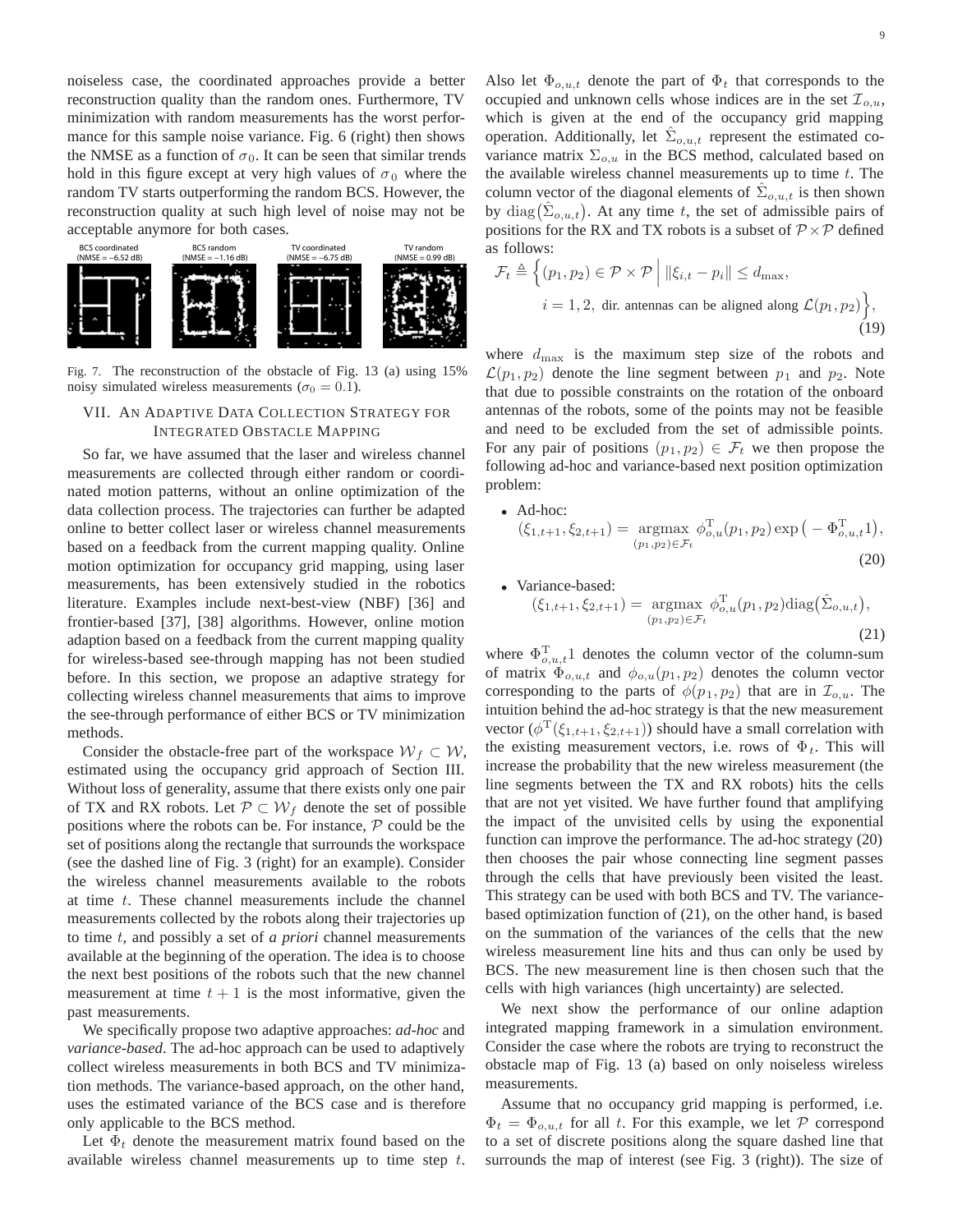the map is  $64 \times 64$  pixels. Thus, we let the admissible positions be evenly distributed along the dashed line such that  $card(\mathcal{P}) =$ 256. We also set  $\mathcal{F}_t \triangleq \{(p_1, p_2) \in \mathcal{P} \times \mathcal{P}\}.$ 

At the beginning of the operation, the robots make a very small number of random wireless measurements, corresponding to 3% of the map. The reconstruction of BCS and TV minimization using these initial measurements is shown in Fig. 8. For BCS, the same parameters of the example of Fig. 6 (left) are used. The robots then proceed to make additional wireless measurements based on our online adaptive approach, choosing the next best positions out of  $\mathcal{F}_t$ . We assume that  $d_{\text{max}}$  is infinite and that any pair of positions can be selected from  $\mathcal{F}_t$ . Fig. 9 shows the quality of adaptive mapping after 15% measurements are adaptively collected. As can be seen, the mapping quality has improved considerably. It can furthermore be seen that, while the ad-hoc methods result in an acceptable reconstruction quality, the variance-based approach slightly outperforms the ad-hoc strategies, as expected. Figure 10 shows the mapping performance curves as a function of the percentage of the additional wireless measurements. As can be seen, BCS approaches perform better than TV and the variance-based approach has a slight performance gain over the ad-hoc one.



Fig. 8. Initial reconstruction of the obstacle of Fig. 13 (a) based on 3% noiseless simulated wireless measurements.



Fig. 9. The reconstruction of the obstacle of Fig. 13 (a) after 15% additional adaptive wireless measurements are collected.



Fig. 10. NMSE as a function of the percentage of the additional wireless measurements for our adaptive path planning strategy, in reconstructing the whole map of Fig. 13 (a) (3% initial random measurements were used).

## VIII. EXPERIMENTAL RESULTS

So far we have proposed two approaches for integrating occupancy grid mapping (using laser measurements) with CS mapping (using wireless channel measurements). In this section,

we show the performance of our proposed framework in the reconstruction of a real occluded structure that can not be mapped with any of the existing techniques in the literature. We start by describing our experimental robotic setup.

#### *A. Summary of the Experimental Setup*

Our setup consists of two Pioneer P3-AT mobile robots [39]. We equipped each robot with a directional narrow-beam antenna from Laird with horizontal and vertical beamwidths of  $21°$  and 17<sup>°</sup>, respectively. As we have shown in our previous work [28], the use of narrow-beam antennas is crucial in order to limit the impact of multipath fading. We have also developed a servo mechanism for antenna rotation and control, which allows the antennas of the TX and RX robots to remain aligned throughout the experiment. Each antenna is connected to an IEEE 802.11g wireless card and can record the received RSSI as the robots move. Additionally, we equipped each robot with a Hokuyo URG laser scanner which has a maximum range of 5.6 m and a scanning angle of 240◦. Figure 11 (left) shows the resulting platform with the laser scanner and the directional antenna. Figure 11 (right) shows the robots making wireless measurements in order to see through the walls and reconstruct the obstacle inside while the onboard laser scanners are used to map the portions of the workspace that can be directly seen by the laser scanners.



Fig. 11. (left) A Pioneer P3-AT robot equipped with our servo control mechanism/fixture, adaptive narrow-beam directional antenna and Hokuyo laser scanner; (right) two robots using laser scanners and wireless measurements in order to map an obstacle structure that includes occluded parts.

We have developed two separate software packages for our experiments. The first one is for motion planning and occupancy grid mapping using laser scanners. This software package is developed in C++ under Linux and makes use of the Robot Operating System (ROS) [40] for controlling the Pioneer P3-AT platform (using p2os stack), operating the Hokuyo URG laser scanner (using hokuyo\_node laser driver) and implementing SLAM (using the gmapping stack). The second software package is used for collecting the RSSI measurements between the two robots as they move along their trajectories. More details on this software package can be found in [28].

We then implement our integrated framework in MATLAB by using the RSSI data collected by the robots and the occupancy grid map that is given by the SLAM algorithm to build the entire map of the structure.

# *B. Experimental Results for Mapping a Structure with Occluded Parts*

We next show the performance and see-through capabilities of our proposed integrated approach in mapping an obstacle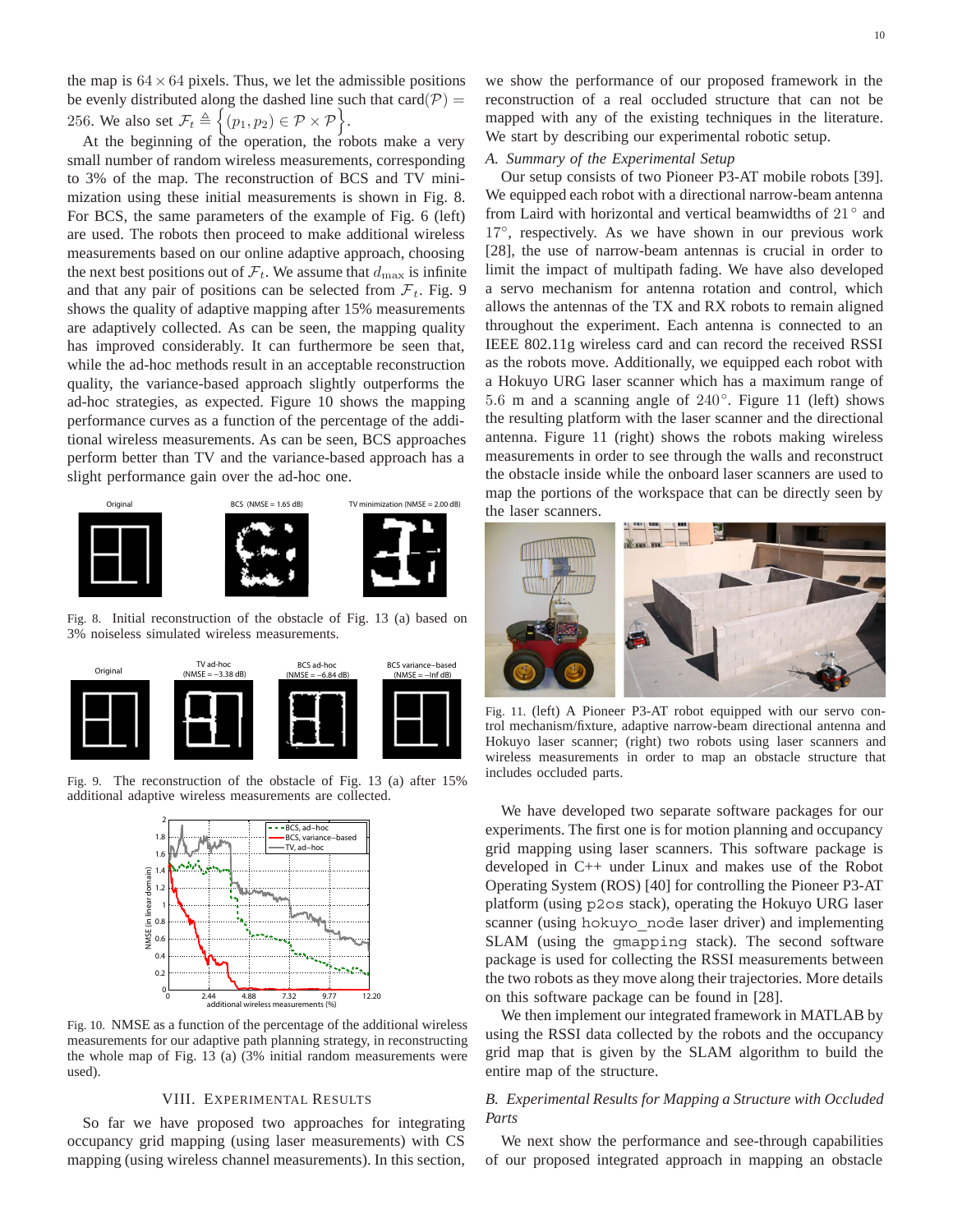structure that has occluded parts. Figure 12 (left) shows a structure with its horizontal cut shown in the right figure. First, consider the case where a robot only uses its laser scanner outside of the structure as far as it can get using the entrance on the lower right side. In order to avoid the laser scanner falsely detecting the antenna as an obstacle, we set the gmapping algorithm to discard any laser reading beyond the range  $-60^\circ$ to 60◦ (with respect to the robot frame). Fig. 13 (b) shows the resulting generated map. As can be seen, the existence, position and dimensions of the occluded parts can not be determined by the laser scanner, as expected. Thus, we let the robots do a few random wireless measurements from the positions along the dashed trajectories of Fig. 12 (right) and apply our proposed integrated approach.<sup>6</sup> The following parameters are used for the BCS case:  $\alpha_{\text{th}} = 7$ ,  $\sigma_{\text{init,comm}} = 10.34$ . The rest of the parameters are the same as in Section VI. As pointed out before, we estimated  $\zeta = 0.2$  by using several existing real maps a priori and applying Eq. 12. We consistently found that BCS is not as sensitive to the initialization of  $\sigma_{\text{init,cell}}$  and therefore we have fixed it to a small value of one. As for  $\sigma_{\text{init,comm}}$ , we have used a priori wireless measurements with other structures that we have constructed in the past and estimated  $\omega_{dB}$  by subtracting the impact of the structure to measure samples of the noise as illustrated in Fig. 2. We then calculated the standard deviation of this noise.

Subfigures (e) and (f) of Fig. 13 show the performance of our proposed integrated approach with BCS and TV minimization respectively. As can be seen, even at the very low sampling rate of 18% of the unknown part, corresponding to 6% of the overall map, the occluded wall (occluded to the laser scanners) can be clearly seen. The unknown part refers to the area where the laser scanner can not see the obstacles as marked in Fig. 13 (b). 18% wireless measurements is then the percentage of the wireless measurements as compared to the total number of the pixels of the unknown part. This percentage translates to 6% of the overall map, which is fairly small. It can be seen that the robots can map the structure with our integrated approach. Furthermore, it can be observed that random BCS performs better than random TV as we expected from the simulation results of the previous section. For the sake of comparison, Fig. 13 (c) and (d) show the reconstruction if we only use the collected wireless measurements (6% wireless measurements), without integration with the laser scanner data. As can be seen, it is hard to map this structure based on only 6% wireless measurements that are randomly collected from the dashed line of Fig. 12 (right), which motivates the use of the integrated approach.<sup>7</sup>

In summary, our experimental results show that the proposed integrated framework can map a more complex occluded structure that can not be mapped with existing strategies in the literature. Furthermore, both integrated TV and BCS-based approaches provide comparable reconstruction results, with the BCS-based approach performing better with random measure-



Fig. 12. (left) The obstacle structure of interest and (right) its horizontal cut. The paths where the robots can make random wireless measurements are marked with dashed lines in the right figure.

ments and TV-based approach with coordinated measurements. However, integrated BCS-based approach requires estimating the underlying model parameters as compared to the TVbased approach. This needs an initial estimation of the model parameters, which can be prone to errors. Thus, depending on the system requirements, the integrated mapping choice that is more suitable can be selected in practice.

## IX. CONCLUSIONS AND FUTURE EXTENSIONS

In this paper we considered the problem of obstacle/object mapping using a team of mobile robots. We considered a scenario where each robot is equipped with a laser scanner, a wireless communication device and a directional antenna. We proposed an integrated framework for mapping with seethrough capabilities based on both laser and wireless channel measurements. We specifically showed how to integrate occupancy grid mapping with two CS-based reconstruction methods: Bayesian compressive sensing (BCS) and total variation (TV) minimization. We compared the performance of these two approaches using both simulated and real data from our robotic platforms. For instance, our results indicated that the integrated BCS-based method is more appropriate for mapping based on random wireless measurements while TV-based integrated approach performs better with coordinated wireless measurements. The integrated BCS-based approach furthermore provides an estimate of the current mapping variance, which is more informative in general or can specifically be used for adaptive path planning and wireless measurement collection. It, however, requires an initial estimation of the underlying model parameters. Our experimental robotic testbed confirmed that the proposed integrated framework can map a more complex occluded structure that can not be mapped with existing strategies in the literature. We finally proposed an adaptive path planning strategy that utilizes the current estimate of uncertainty to better guide the robots for wireless measurement collection. Evaluation of the performance of our adaption strategies in mapping real obstacles is a subject of our future work.

#### **REFERENCES**

- [1] S. Thrun, W. Burgard, and D. Fox., *Probabilistic Robotics*. Cambridge, MA: MIT Press, 2005.
- [2] S. Thrun, "Robotic Mapping: A Survey," in *Exploring Artificial Intelligence in the New Millenium*. Morgan Kaufmann, 2002.
- [3] H. Durrant-Whyte and T. Bailey, "Simultaneous localization and mapping (SLAM): Part I," *IEEE Robotics & Automation Magazine*, vol. 13, no. 2, pp. 99–110, June 2006.
- [4] T. Bailey and H. Durrant-Whyte, "Simultaneous localization and mapping (SLAM): Part II," *IEEE Robotics & Automation Magazine*, vol. 13, no. 3, pp. 108–117, 2006.
- [5] S. Thrun, "Learning Occupancy Grids With Forward Sensor Models," *Autonomous Robots*, vol. 15, pp. 111–127, 2002.

<sup>&</sup>lt;sup>6</sup>Note that the robots make wireless measurements when positioned on the dashed line of Fig. 12 (right) in our experiment. If one robot transmits from inside the structure (using the entrance on the lower-right corner), better reconstructions can be achieved.

<sup>&</sup>lt;sup>7</sup>Note that the case where both TX and RX are on the same side of the structure is naturally excluded from the possible set of TX/RX positions.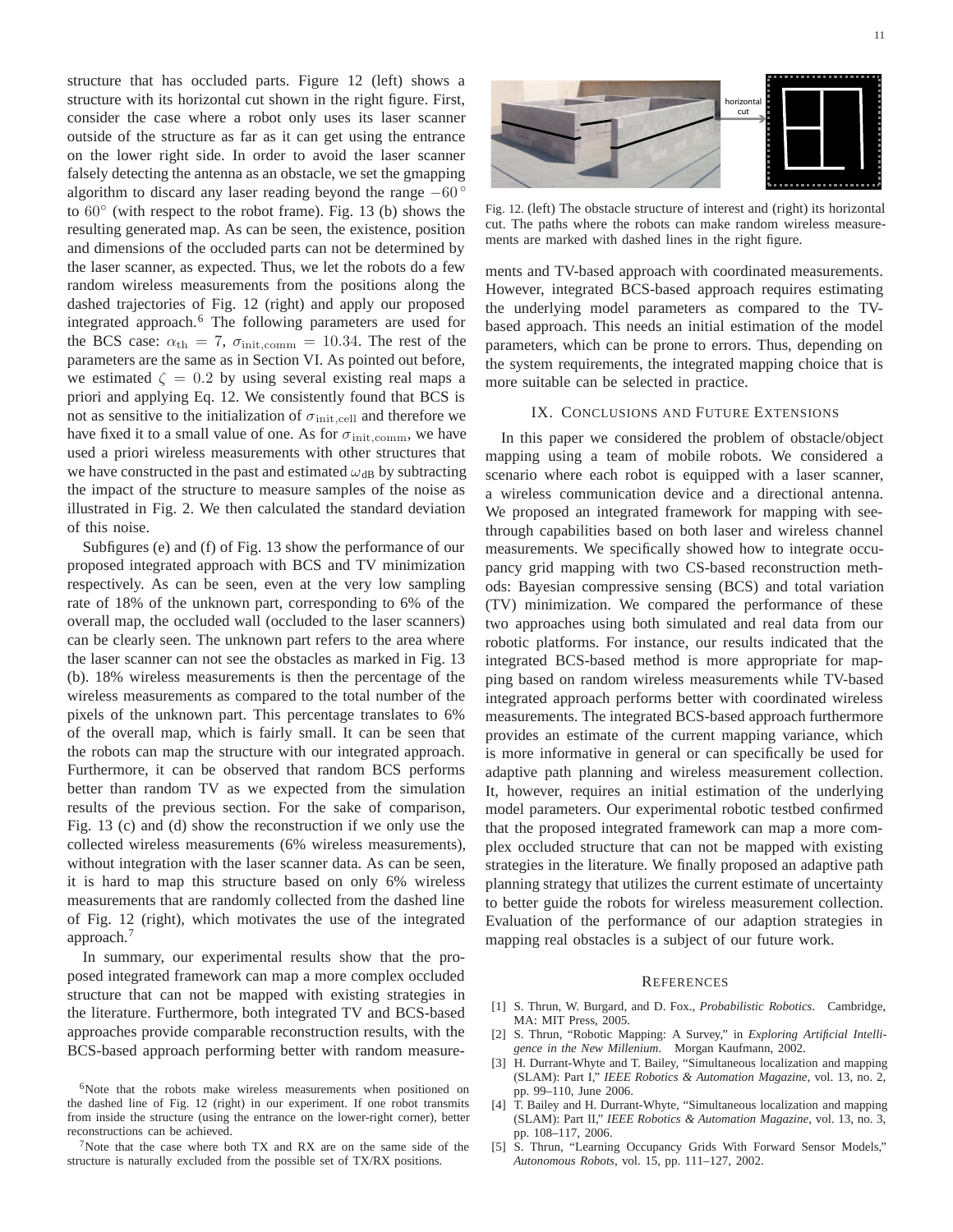

Fig. 13. (a) Horizontal cut of the obstacle map of Fig. 12, (b) occupancy grid mapping with laser scanners, reconstruction using wireless measurements with (c) BCS and (d) TV minimization, our proposed integrated framework with (e) BCS and (f) TV minimization. The percentage of wireless measurements is 18% of the unknown part, which corresponds to 6% of the overall map.

- [6] M. A. Paskin and S. Thrun, "Robotic mapping with polygonal random fields," in *Proceedings of the 21st Conference on Uncertainty in Artificial Intelligence*. AUAU Press, Arlington, VA, July 2005.
- [7] S. Thrun, W. Burgard, D. Fox, H. Hexmoor, and M. Mataric, "A Probabilistic Approach to Concurrent Mapping and Localization for Mobile Robots," in *Machine Learning*, 1998, pp. 29–53.
- [8] F. Dellaert, F. Alegre, and E. B. Martinson, "Intrinsic localization and mapping with 2 applications: Diffusion mapping and macro polo localization," in *IEEE Intl. Conf. on Robotics and Automation*, vol. 2, 2003, pp. 2344 – 2349.
- [9] R. Sim, G. Dudek, and N. Roy, "A Closed Form Solution to the Single Degree of Freedom Simultaneous Localisation and Map Building (SLAM) problem," in *IEEE Conf. on Decision and Control*, vol. 1, 2000, pp. 191– 196.
- [10] M. W. M. G. Dissanayake, P. Newman, S. Clark, H. Durrant-Whyte, and M. Csorba, "A Solution to the Simultaneous Localization and Map Building (SLAM) Problem," *IEEE Transactions on Robotics and Automation*, vol. 17, no. 3, pp. 229–241, June 2001.
- [11] M. Montemerlo, S. Thrun, D. Koller, and B. Wegbreit, "FastSLAM: A Factored Solution to the Simultaneous Localization and Mapping Problem," in *Proceedings of the AAAI National Conference on Artificial Intelligence*. AAAI, 2002, pp. 593–598.
- [12] ——, "FastSLAM 2.0: An Improved Particle Filtering Algorithm for Simultaneous Localization and Mapping that Provably Converges," in *Proceedings of the Sixteenth International Joint Conference on Artificial Intelligence (IJCAI)*. Acapulco, Mexico: IJCAI, 2003.
- [13] K. Murphy, "Bayesian Map Learning in Dynamic Environments," in *Advances in Neural Info. Proc. Systems (NIPS)*, San Mateo, CA, 1999, pp. 1015–1021.
- [14] G. Grisetti, C. Stachniss, and W. Burgard, "Improved Techniques for Grid Mapping With Rao-Blackwellized Particle Filters," *IEEE Transactions on Robotics*, vol. 23, no. 1, pp. 34–46, Feb. 2007.
- [15] Y. Mostofi and P. Sen, "Compressive Cooperative Mapping in Mobile Networks," in *Proceedings of the 28th American Control Conference (ACC)*, St. Louis, MO, June 2009, pp. 3397–3404.
- [16] Y. Mostofi, "Compressive Cooperative Sensing and Mapping in Mobile Networks," *IEEE Transactions on Mobile Computing*, vol. 10, no. 12, pp. 1769–1784, Dec. 2011.
- [17] Y. Mostofi and A. Gonzalez-Ruiz, "Compressive Cooperative Obstacle Mapping in Mobile Networks," in *Proceedings of the 29th Military Communications Conference (Milcom)*, San Jose, CA, Nov. 2010, pp. 947– 953.
- [18] Y. Mostofi, "Compressive Cooperative Obstacle/Object Mapping and See-Through Capabilities in Robotic Networks,," *IEEE Transactions on Mobile Computing*, vol. 12, no. 5, pp. 817–829, May 2013.
- [19] A. Gonzalez-Ruiz and Y. Mostofi, "Cooperative Robotic Structure Mapping Using Wireless Measurements – A Comparison of Random and Coordinated Measurements," 2013, accepted to appear, IEEE Sensors Journal.
- [20] E. Candès, J. Romberg, and T. Tao, "Robust uncertainty principles: exact signal reconstruction from highly incomplete frequency information," *IEEE Trans. on Information Theory*, vol. 52, no. 2, pp. 489–509, February 2006.
- [21] D. L. Donoho, "Compressed sensing," *IEEE Transactions on Information Theory*, vol. 52, no. 4, pp. 1289–1306, April 2006.
- [22] J. Wilson and N. Patwari, "Radio tomographic imaging with wireless networks," *IEEE Transactions on Mobile Computing*, vol. 9, no. 5, pp. 621 –632, may 2010.
- [23] M. Kanso and M. Rabbat, "Compressed RF tomography for wireless sensor networks: Centralized and decentralized approaches," in *IEEE Intl. Conference on Distributed Computing in Sensor Systems*, June 2009.
- [24] S. Ji, Y. Xue, and L. Carin, "Bayesian Compressive Sensing," *IEEE Trans. on Signal Processing*, vol. 56, no. 6, pp. 2346–2356, June 2008.
- [25] M. E. Tipping, "Sparse Bayesian Learning and the Relevance Vector Machine," *J. Mach. Learn. Res.*, vol. 1, pp. 211–244, Sep. 2001.
- [26] S. Ji, Y. Xue, and L. Carin, "Bayesian compressive sensing," *IEEE Trans. on Signal Processing*, vol. 56, no. 6, pp. 2346 –2356, june 2008.
- [27] A. Goldsmith, *Wireless Communications*. Cambridge University Press, 2005.
- [28] A. Gonzalez-Ruiz, A. Ghaffarkhah, and Y. Mostofi, "A Comprehensive Overview and Characterization of Wireless Channels for Networked Robotic and Control Systems," *Journal of Robotics*, vol. 2011, 2011.
- [29] Y. Mostofi, A. Gonzalez-Ruiz, A. Ghaffarkhah, and D. Li, "Characterization and Modeling of Wireless Channels for Networked Robotic and Control Systems - A Comprehensive Overview," in *Proceedings of 2009 IEEE/RSJ International Conference on Intelligent Robots and Systems (IROS)*, St. Louis, MO, October 2009.
- [30] H. Hashemi, "A Study of Temporal and Spatial Variations of the Indoor Radio Propagation Channel," in *5th IEEE International Symposium on Personal, Indoor and Mobile Radio Communications, 1994. Wireless Networks - Catching the Mobile Future*, vol. 1, Sept. 1994, pp. 127–134.
- [31] L. He and L. Carin, "Exploiting Structure in Wavelet-Based Bayesian Compressive Sensing," *IEEE Transactions on Signal Processing*, vol. 57, no. 9, pp. 3488–3497, Sept. 2009.
- [32] " $\ell_1$  magic toolbox," http://www.acm.caltech.edu/l1magic/.
- [33] C. Li, "An efficient algorithm for total variation regularization with applications to the single pixel camera and compressive sensing," Ph.D. dissertation, RICE University, 2009.
- [34] D. Strong and T. Chan, "Edge-preserving and scale-dependent properties of total variation regularization," *Inverse Problems*, vol. 19, no. 6, p. S165, 2003.
- [35] Y. Wang, J. Yang, W. Yin, and Y. Zhang, "A new alternating minimization algorithm for total variation image reconstruction," *SIAM J. on Imaging Sciences*, vol. 1, no. 3, p. 248272, 2008.
- [36] H. H. H. H. Gonzalez-Banos and J.-C. Latombe, "Navigation Strategies for Exploring Indoor Environments," *The International Journal of Robotics Research*, vol. 21, no. 10-11, pp. 829–848, Oct. 2002.
- [37] D. Fox, J. Ko, K. Konolige, B. Limketkai, D. Schulz, and B. Stewart, "Distributed multi-robot exploration and mapping," *Proceedings of the IEEE*, 2006.
- [38] W. Burgard, M. Moors, C. Stachniss, and F. Schneider, "Coordinated Multi-Robot Exploration," *IEEE Transactions on Robotics*, vol. 21, pp. 376–386, 2005.
- [39] Adept Mobilerobots: http://www.mobilerobots.com/Mobile\_Robots.aspx.
- [40] Robot Operating System (ROS): http://www.ros.org/wiki/.